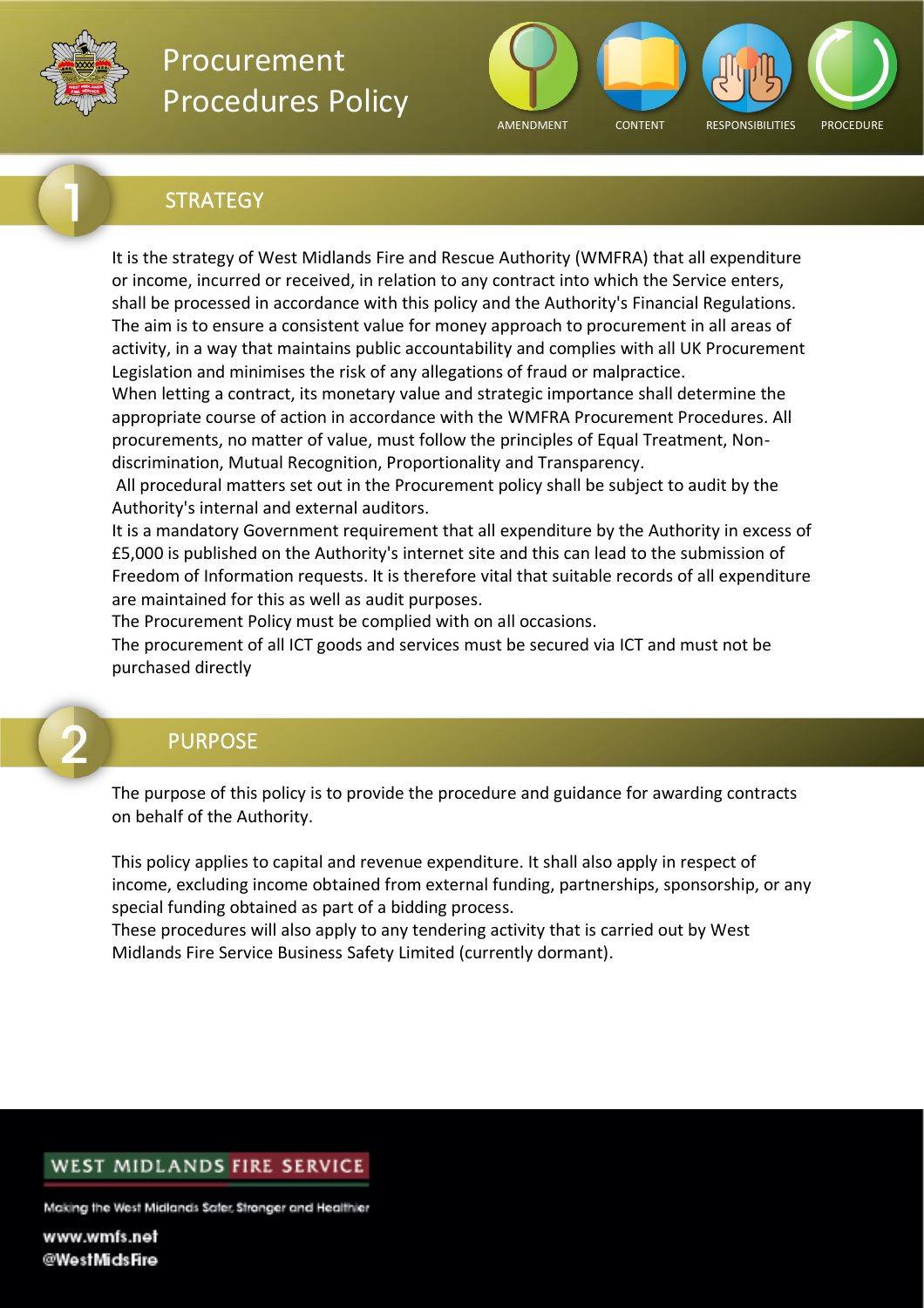



### <span id="page-1-0"></span>RESPONSIBILITY

Any employee of WMFS with a pecuniary or other interest in any contract let by the Authority must, whether or not they have been directly involved in the award of such a contract, submit a report to the Team Leader, Service Support Administration detailing the nature of their interest.

Service Support Administration will maintain a register of pecuniary interests for inspection by auditors and will verify annually that any declared interests are still current. Employees should not let personal or private interests affect their judgement of the public interest. Members of the Authority and employees should treat these non-pecuniary interests on the same basis as the law requires them to treat pecuniary interests. Members' interests shall be registered by the Clerk to the Authority.

Employees should ensure that hospitality given or received in connection with their appropriate duties can always be justified in the public interest. Similarly, gifts should not be accepted, the only exception being items of a very minor complimentary or token nature which could in no way be construed as offering financial or other material inducement ( Anti-Fraud Corruption and Bribery Policy for further guidance).

It is the Budget Holders responsibility to ensure funding is available before any procurement exercise is undertaken.

### <span id="page-1-1"></span>PROCEDURES

#### <span id="page-1-2"></span>Definitions

'**Asset**': An item with a cash value

 '**Authority**': West Midlands Fire and Rescue Authority (WMFRA)

'**Budget Holder**': The person or persons authorised to incur expenditure in accordance with the estimates that make up a budget.

'**Central Purchasing Team**': the team responsible for sourcing and converting non-catalogue requisitions into Purchase Orders (including supplier selection) plus resolving invoice issues. '**Contract**': an agreement between two or more competent parties for the provision of goods, services or works. Some contracts are required to be in writing in order to be enforced.

'**Contract manager**': member of Corporate Procurement who will support with the award and management of contracts.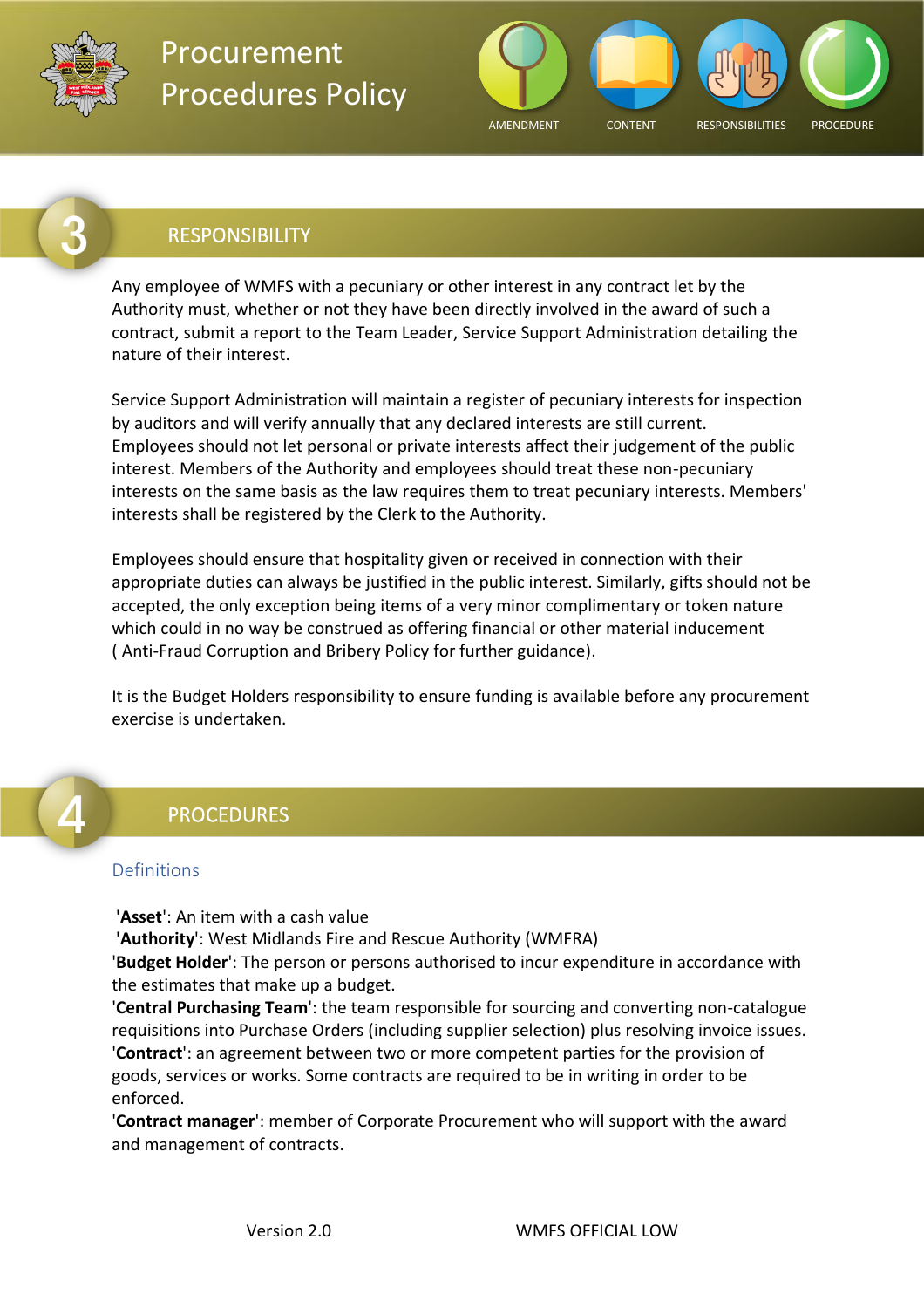



'**Contract management**': The management of contracts and suppliers to mitigate risk and ensure ongoing value for money for the organisation.

'**Contract value**': the total sum for the whole period of the contract excluding VAT.

**'Corporate Procurement**': The central procurement section charged with providing strategic direction and advice to secure value for money on all procurement matters. The Corporate Procurement Manager is in charge of this section under the Strategic Enabler - Finance and Resources.

'**E-Tending Portal**': an e-Tendering System (or Electronic Tendering System) facilitates the complete tendering process from the advertising of the requirement through to the placing of the contract.

'**Evaluation Criteria**': clear details of what criteria will be used to evaluate the tender and how it will be scored.

**'Find a Tender';** Find a Tender Service (FTS), is the new UK e-notification service where notices for new procurements are required to be published in place of the Official Journal of the European Union's Tenders Electronic Daily (OJEU/TED)

'**Financial Regulations**': The financial regulations outlining employee responsibilities for financial matters and issued by the Strategic Enabler – Finance and Resources.

'**Formal quotations**': An offer to provide goods, services or works, with a value exceeding £25,000, in writing, using the Authority's quotation documentation, as provided by Corporate Procurement.

'**Formal tenders'**: An offer to provide goods, services or works, with a value exceeding £100,000, in writing, using the documentation for the completion of tenders as provided by Corporate Procurement.

**'Framework agreement**': An arrangement set up by the Authority or a third party organisation for the procurement of specific goods, services or works on agreed terms with agreed supplier(s) that may be utilised by other organisations as specified in the contractual agreement.

'**Lots**': The parts into which a procurement of supplies, works or services might be divided. '**Most economically advantageous tender'**: Represents value for money when assessing both quality and cost. This should be used as the basis to assess more complex tenders that are high risk or above £25,000 in value.

'**PCR 2015'**: THE PUBLIC CONTRACTS REGULATIONS 2015

' **Public Procurement Threshold**': the contract value at which the Procurement Regulations apply. These thresholds are provided for in the Regulations and derive from the WTO Agreement on Government Procurement (GPA)

'**Service Support Administration**': the section charged with the responsibility for dispatching, opening and registering formal quotations and tenders and notifying the successful supplier of the Authority's intention to award. This section is also responsible for the retention of all documentation relating to formal quotations and tenders. '**Social Value**': a measure of outcomes and benefits from any activity that tackles social problems, improves people's lives, communities or the environment.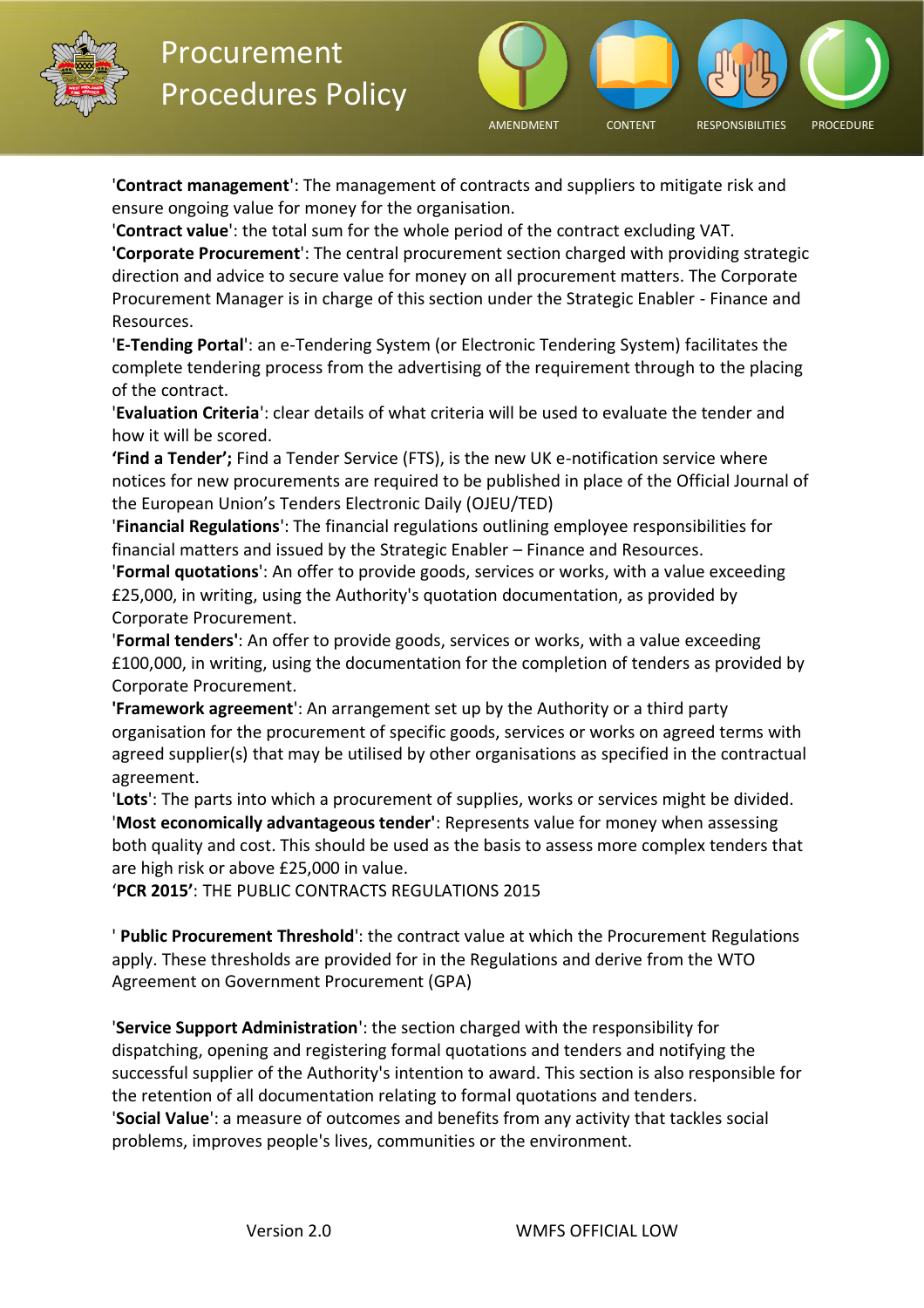



'**Spending Officer**': an employee of WMFS who has a requirement for goods, services or works to be purchased from a third party in order to support the activities of West Midlands Fire Service.

'**Specification**': a detailed description of the characteristics of a commodity or service required or desired.

'**Supplier'**: a person, firm, company or organisation supplying, tendering or quoting for goods, services or works. May also be known as a contractor or service provider.

'**Whole life costs**': all costs associated with the acquisition, use, maintenance and disposal of the good(s) being purchased.

#### <span id="page-3-0"></span>4.1    Letting contracts

The letting of all contracts shall comply with any UK legislation.

Financial provision must exist within the approved budgets; if it does not, a report should be submitted to the Strategic Enabler - Finance and Resources for them to consider the issue. Spending Officers shall ensure that a purchase order is raised for the provision of all goods, services or works.

Spending Officers must determine whether there is an existing contract already in place for the goods, services or works to be purchased. This information can be obtained from the contracts database by contacting Corporate Procurement.

Spending Officers must ensure they protect the interests of the Authority and it may be appropriate to enter into a legally binding contract irrespective of the level of expenditure. Clarification can be sought from the Corporate Procurement Manager before signing any contract.

In obtaining quotations and tenders, Spending Officers must ensure that (where possible) the appropriate levels of quality and social value are specified and when considering quotations and tenders, that outcomes are evaluated on a comparable basis. In respect of income, this Procurement Policy and values shall apply, for example, for the disposal of assets.

When any employee either of the Authority or of a service provider may be affected by any transfer arrangement, Spending Officers must ensure that the Transfer of Undertaking (Protection of Employment) (TUPE) issues are considered and obtain advice from People Support Services and Corporate Procurement before proceeding with inviting quotations or tenders.

Where any personal data is shared as part of a contract, applicable data protection legislation (including General Data Protection Regulation (GDPR) and Data Protection Act 2018) makes it mandatory for data controllers to include specific provisions relating to data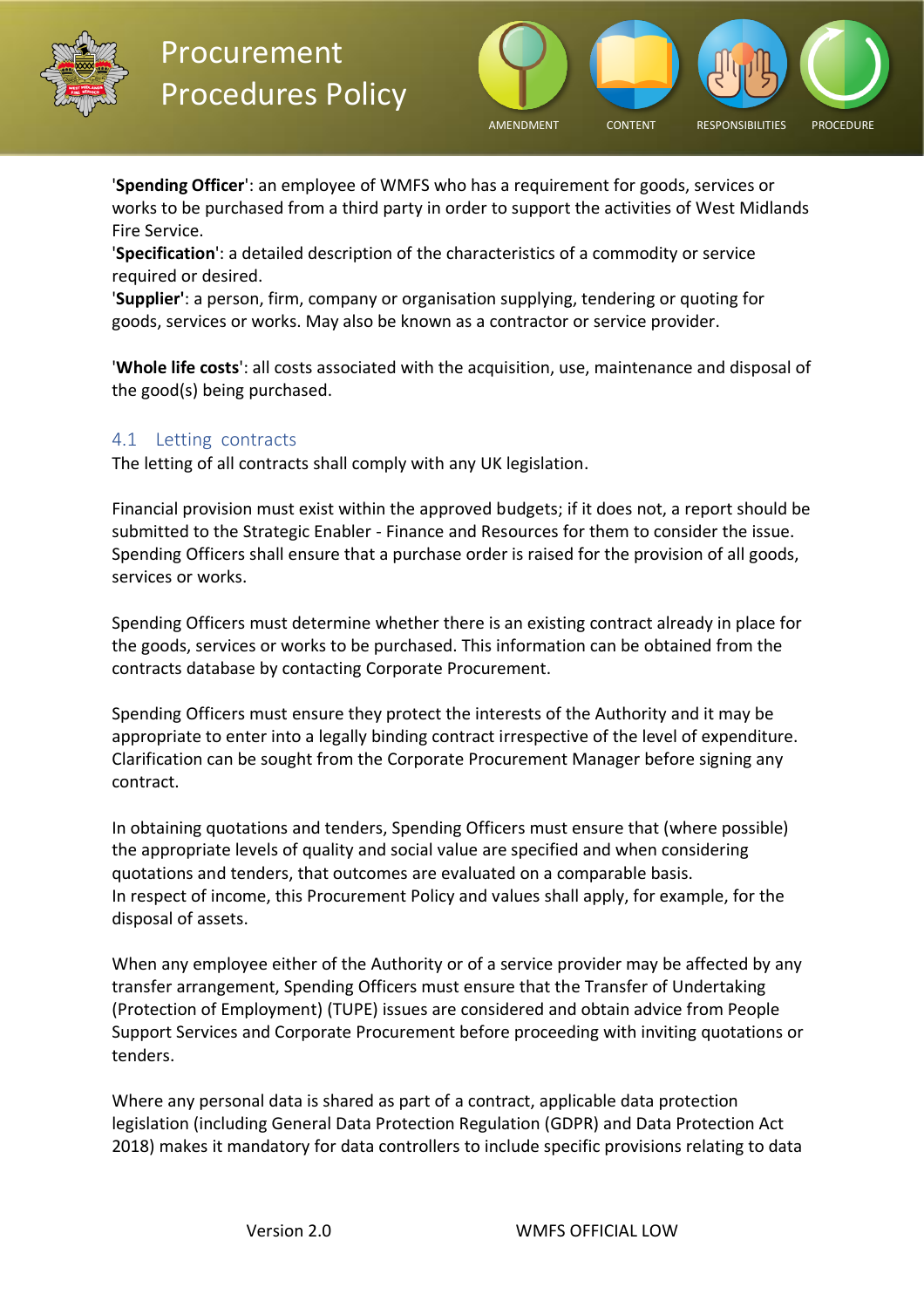



protection in their contracts. Corporate Procurement or Data Management should be contacted for details.

#### <span id="page-4-0"></span>4.2     Use of other public sector contracts or framework agreements

Where it is considered advantageous to make use of the contracts or Framework agreements awarded by other Public Sector Organisations, for example, Crown Commercial Services (CCS), or other Fire Authorities, the Spending Officer must ensure that they offer value for money.

A contract may be awarded to another Contracting Authority (e.g. Local Authority, Fire and Rescue Service) where the contract establishes or implements a co-operation between the participating contracting authorities, with the aim of ensuring that the public services they have to perform are provided with a view to achieving objectives they have in common and the implementation of that co-operation is governed solely by considerations relating to the public interest.

Advice should be sought from the Corporate Procurement Manager before using any such contracts or Framework agreements.

#### <span id="page-4-1"></span>4.3     Monetary limits

All reference to monetary limits included in this policy shall be deemed to exclude value added tax applicable to the contract, levied by the Government, for the time being in force. For the purpose of applying the monetary limits throughout this Procurement Policy, the appropriate estimated value shall be the contract value. Values (or estimated values) used in the operation of this policy will normally be the total value of the goods and services supplied.

However, where a series of purchases are made for the same or similar purpose, then the value will be the aggregated value (or estimated value) of the purchases made within any single contract or period of 12 consecutive months or financial year and should take into account, where possible, the changes in quantity or value which would occur in the course of the 12 months following the initial contract.

The aggregate contract value must also take into account both capital and revenue expenditure during the life of the contract, for example, the purchase of a software package may also include ongoing annual support and training. All of these costs must be aggregated to arrive at the total contract value where it is to be included in the same quotation or tender exercise.

In the case of innovation partnerships, the value to be taken into consideration shall be the maximum estimated value of the research and development activities to take place during all stages of the envisaged partnership as well as for the supplies, services or works to be developed and procured at the end of the envisaged partnership.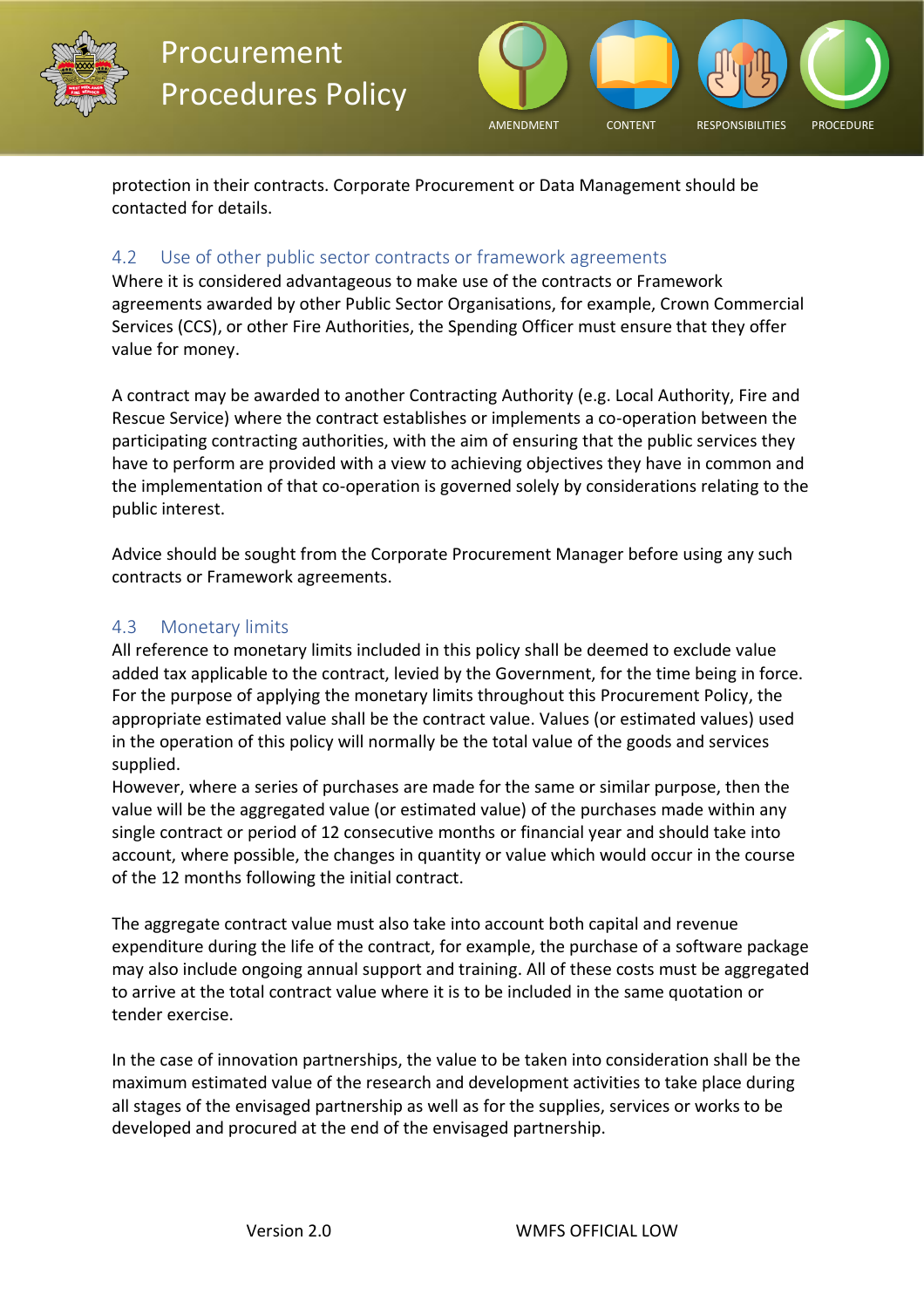



Requirements must not be artificially divided to make two or more orders of a lower value to avoid the requirement to obtain quotations or tenders.

In the event that the contract value exceeds the Public Procurement threshold the contract should be awarded in lots where appropriate. A lot can be a specific geographical area or subject category e.g. goods and training. Where the contract value exceeds the Public Procurement threshold and is not divided into lots an audit trail of the reasons must be submitted to the Strategic Enabler - Finance and Resources. Corporate Procurement should also be contacted for advice in this instance.

#### <span id="page-5-0"></span>4.4     Contract value guidance

The procurement process adopted is dependent on the value of the purchase. Please refer to the table below to determine the process to be adopted and refer to the appropriate section within this order to obtain guidance.

| Value of<br>purchase<br>(contract value) | <b>Procurement process</b>                                                                                                                                   | <b>Approval Required</b>                                                                                                                                                                                 | Procedure   |
|------------------------------------------|--------------------------------------------------------------------------------------------------------------------------------------------------------------|----------------------------------------------------------------------------------------------------------------------------------------------------------------------------------------------------------|-------------|
| Under £5,000                             | Obtain three<br>quotations if<br>appropriate.                                                                                                                | If lowest quote, accept.<br>If you wish to accept other than<br>the lowest quote, the reasons<br>and justification must be<br>recorded and retained by<br>Spending Officer.<br>Approval by Budget Holder | Section 4.5 |
| £5,000 -<br>£24,999                      | Three written<br>quotations.<br>Where the estimated<br>contract value exceeds<br>£10,000 quotations<br>must be invited by<br>using the e-tendering<br>system | As above                                                                                                                                                                                                 | Section 4.6 |
| £25,000 up to<br>£99,999                 | Formal quotations from<br>at least three suppliers<br>processed through<br>Corporate<br>Procurement.                                                         | Spending Officer must submit<br>written report to the Corporate<br>Procurement Manager.<br>A copy of the report and<br>approval must be saved with<br>the contract documentation                         | Section 4.7 |

If an existing contract or framework agreement is not in place, the appropriate procedure shall be followed as detailed in the table below: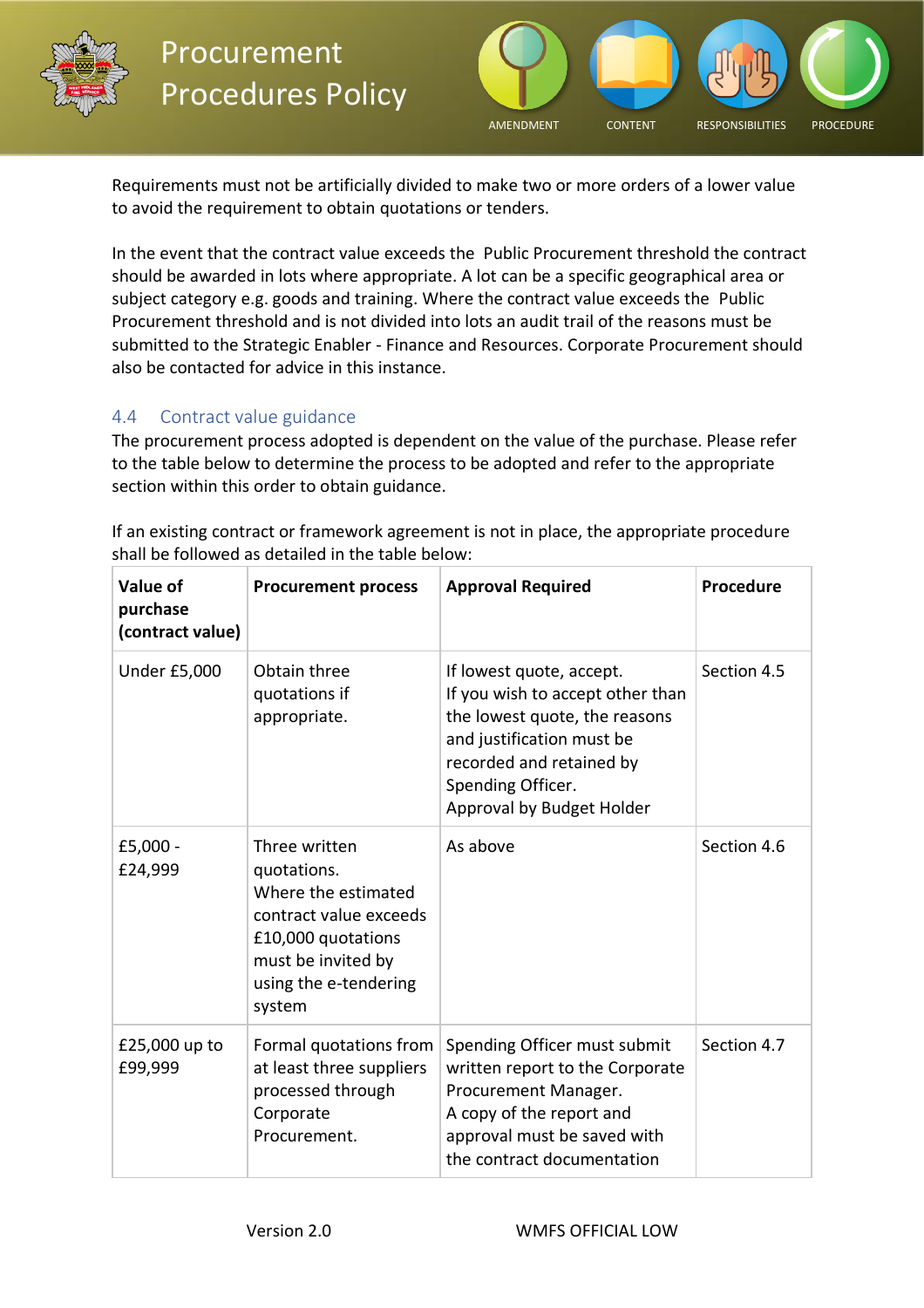



|                                                                                                              | Prior to tender exercise<br>commencing<br>authorisation is<br>required from the<br>budget holder to<br>confirm funding is<br>available |                                                                                                                                                                                                                                                                                                                                                                                                                                                                                                                                                                                                                             |             |
|--------------------------------------------------------------------------------------------------------------|----------------------------------------------------------------------------------------------------------------------------------------|-----------------------------------------------------------------------------------------------------------------------------------------------------------------------------------------------------------------------------------------------------------------------------------------------------------------------------------------------------------------------------------------------------------------------------------------------------------------------------------------------------------------------------------------------------------------------------------------------------------------------------|-------------|
| $£100,000-$<br>Public<br>Procurement<br>Threshold                                                            | Formal tenders from at<br>least three suppliers<br>processed through<br>Corporate<br>Procurement                                       | Spending Officer must submit<br>written report to the Strategic<br>Enabler - Finance and<br>Resources to obtain approval<br>prior to acceptance or in his or<br>her absence refer to a Brigade<br>Manager.<br>Such approval will be subject<br>to:<br>a)<br>The contract being<br>awarded to the supplier<br>submitting the most<br>economically advantageous<br>tender<br>b) The value of the contract<br>being within identified funding<br>provisions<br>If either of the above criteria<br>are not met, a report must be<br>submitted to the Fire Authority<br>for consideration prior to the<br>award of the contract. | Section 4.8 |
| Goods or<br>services in<br>excess of<br>£189,330*<br>Works or<br>construction in<br>excess of<br>£4,733,252* | Formal tender (in<br>accordance with the<br><b>Public Contract</b><br>Regulations 2015).                                               | As, £100,000 to the Public<br>Procurement threshold, above                                                                                                                                                                                                                                                                                                                                                                                                                                                                                                                                                                  | Section 4.8 |

The Strategic Enabler - Finance and Resources shall review all monetary limits (with the exception of the Public Procurement Thresholds) shown in this policy annually and any resulting amendments shall be reported to the Authority.

\* Public Procurement Thresholds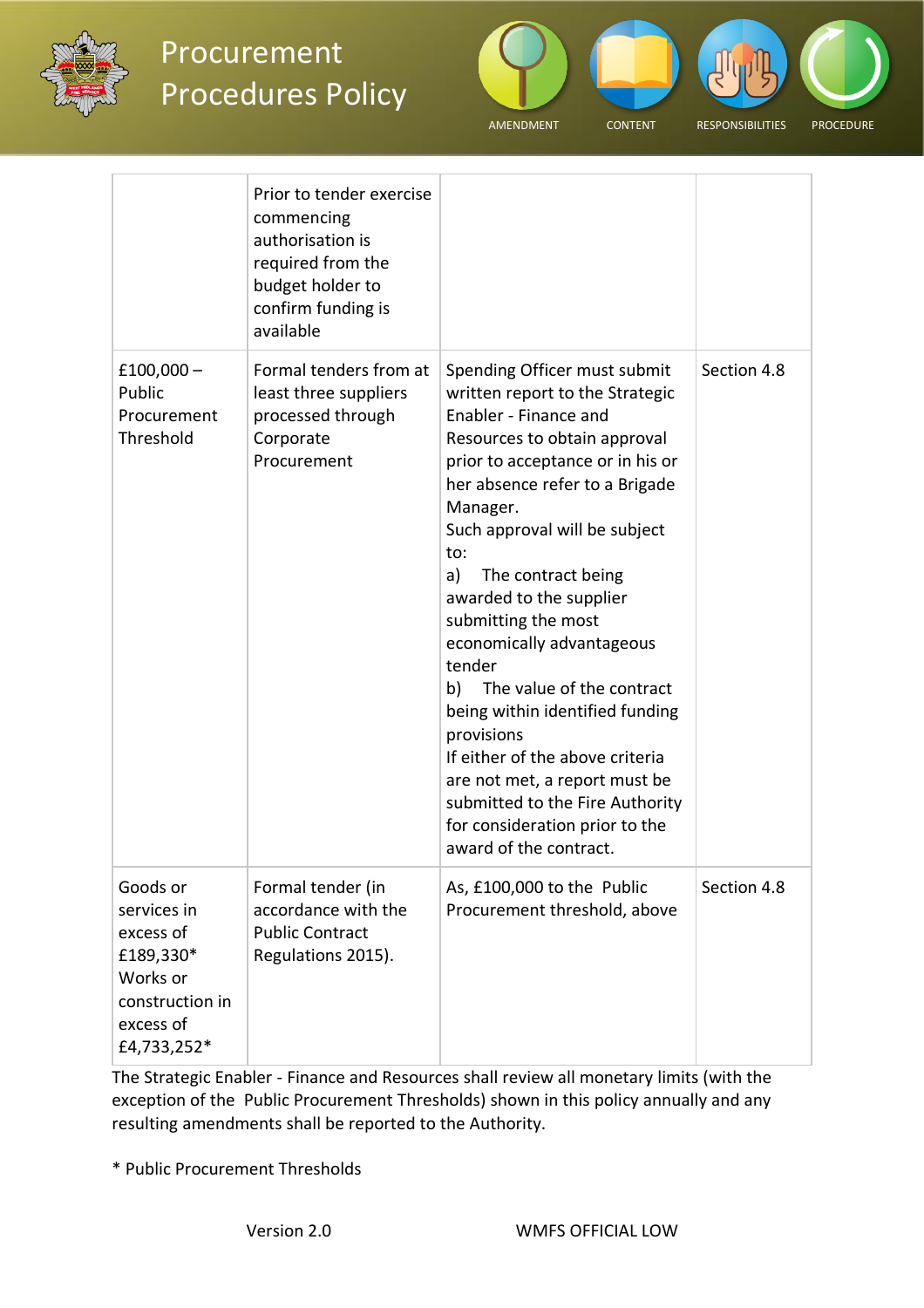



For the procurement of goods and services the expenditure threshold value is £189,330. For construction the expenditure threshold value is £4,733,252. These limits are applicable for the period 1st January 2020 to 31st December 2021.

#### <span id="page-7-0"></span>4.5     Contracts valued at under £5,000

This section shall apply to contracts for the provision of goods, services or works where the estimated contract value is below £5,000 and there is no existing contract in place. This is to be treated as a one-off non-recurring expenditure.

Due regard should be given to the desirability of securing competition in appropriate cases and, in so doing, Spending Officers must take steps to obtain the best value for money and be prepared to justify the method of selection of the supplier.

Where considered appropriate, a minimum of three verbal or written quotations must be recorded and documentation retained locally for one year to the end of the following financial year. In circumstances where three quotations have not been obtained, the reasons to justify the method of selection shall be recorded for audit purposes. Examples of cases where it may not be considered appropriate to obtain 3 verbal or written quotations are as follows:

- security works;
- health and safety works;
- operational impact;
- specialist works;
- Contract valued under £1,000; and
- proprietary item(s).

Reference should also be made to the special exemptions detailed in section 4.14 of this policy.

Spending Officers must not disclose the contents and value of quotations between competing suppliers.

"Off-payroll working in the public sector" moves the responsibility for deciding if the offpayroll rules for engagements in the public sector transfer from an individual worker's intermediary to the public authority, agency, or third party paying the intermediary. The measure makes that public authority, agency, or third party responsible for deducting and paying the associated employment taxes and NICS to HM Revenue and Customs (HRMC).

#### <span id="page-7-1"></span>4.6    Written quotations (contracts valued between £5,000 and £24,999)

This section shall apply to contracts for the provision of goods, services or works where the estimated contract value is between £5,000 and £24,999 and there is no existing contract or framework agreement in place.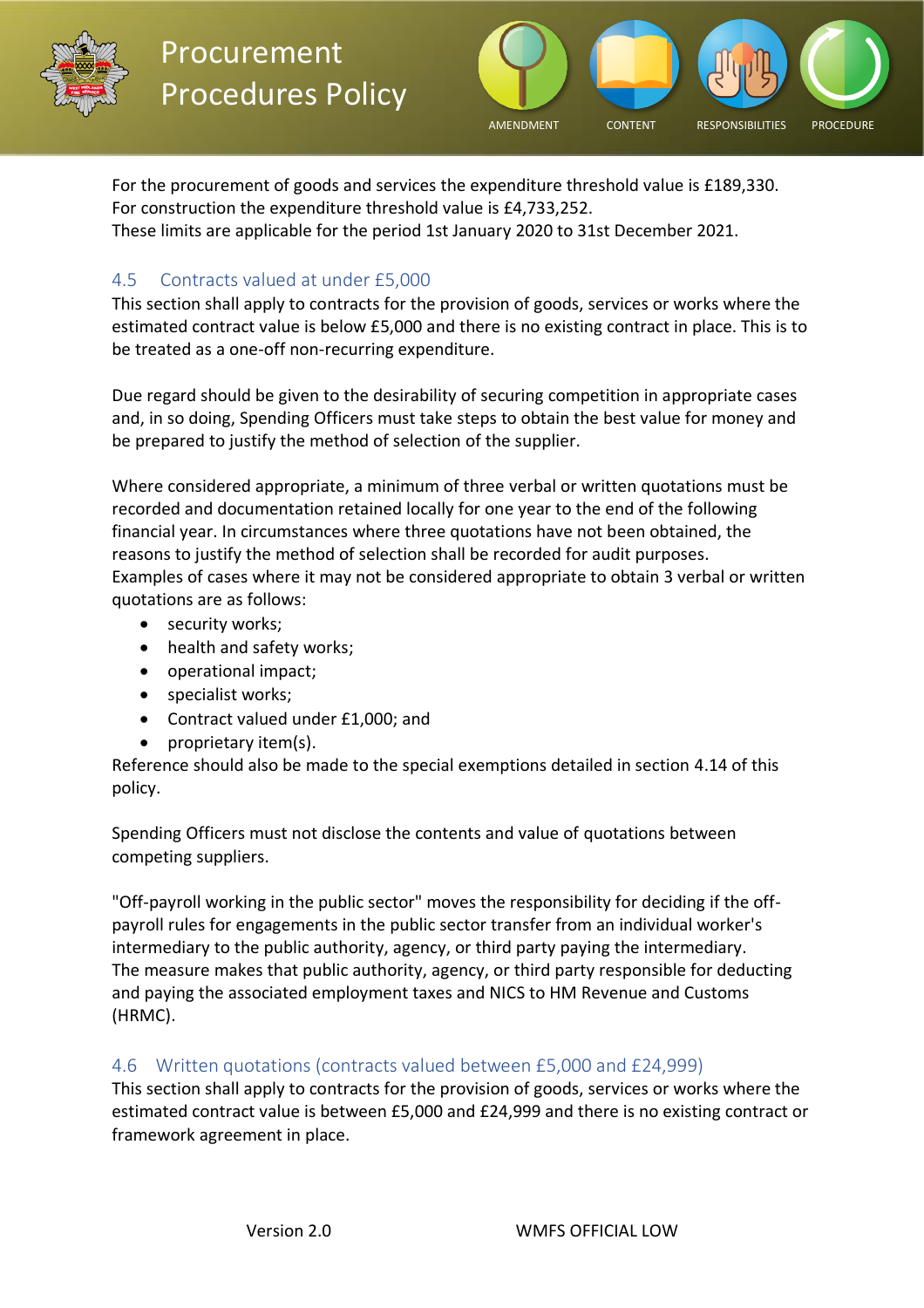



Where practically possible quotations should be evaluated based on quality, social value and price.

Where the estimated cost exceeds the sum of £10,000 Spending Officers should obtain at least three written quotations. The Administration Team will arrange for the documents to be uploaded on the Authority's e-tendering system and for the quotations to be opened as soon as possible after the closing date.

Where the Spending Officer has endeavoured to obtain three quotations and fewer than three were received, the reasons why must be justified and approved by the Corporate Procurement Manager. In the event of only one quotation being received the Corporate Procurement Manager may request that additional bids are obtained.

However, if the Spending Officer wishes to accept an offer from one of the bidder(s) then the reasons and justification must be incorporated into a report to be submitted to the Corporate Procurement Manager.

If the Spending Officer wishes to accept other than the lowest quote a report must be submitted to the Corporate Procurement Manager to obtain approval prior to acceptance. Spending Officers wishing to enter into a contract where there is deemed to be a 'special exemption' (as detailed in section 4.14 of this policy), must obtain prior approval from the Corporate Procurement Manager.

The Spending Officer must contact the Central Purchasing Team to place a Purchase Order. All associated documentation is to be retained within the section of the Spending Officer for six years from the date the contract expires.

"Off-payroll working in the public sector" moves the responsibility for deciding if the offpayroll rules for engagements in the public sector apply from an individual worker's intermediary to the public authority, agency, or third party paying the intermediary. The measure makes that public authority, agency, or third party responsible for deducting and paying the associated employment taxes and NICS to HM Revenue and Customs (HRMC).

#### <span id="page-8-0"></span>4.7     Formal quotations (contracts valued between £25,000 and £99,999)

In the case of contracts with an estimated value between £25,000 and £99,999, formal quotations must be processed via Corporate Procurement.

The involvement and approval of Corporate Procurement is required on all occasions for contracts with an estimated value that exceeds £25,000.

Spending Officers must submit the following information to Corporate Procurement:-

- The name and contact details of the Spending Officer
- a completed specification, including social value requirements;
- a note of any special conditions that will apply;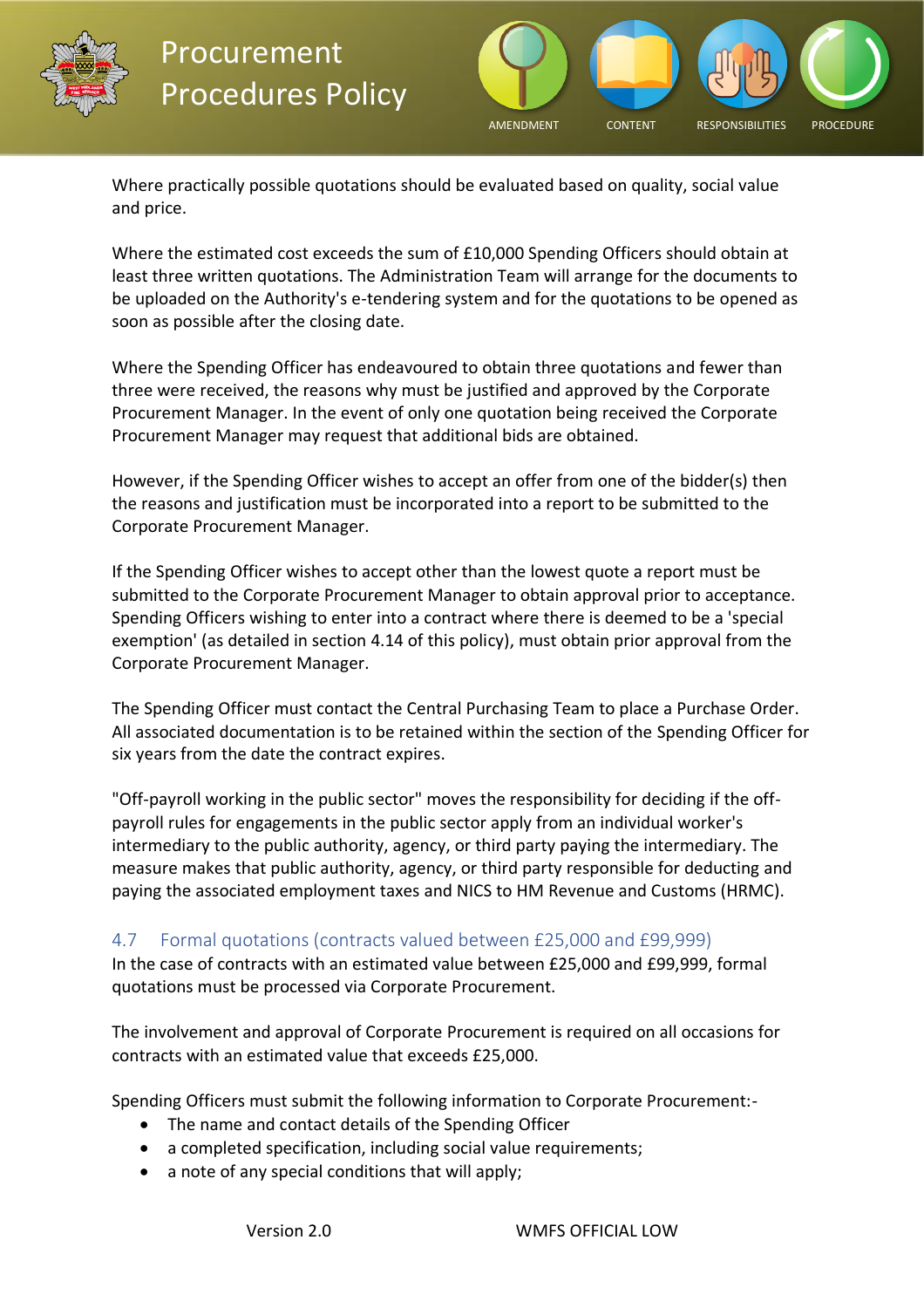



- evaluation criteria, e.g. minimum (pass/fail) criteria plus quality questions
- completion or delivery date
- a list of suppliers (minimum of three) from which quotations are to be invited;
- an estimate of the predicted contract value, and
- the proposed closing date for quotations (this should be a minimum of 2 weeks from the date the quotation is dispatched and the date must not fall on a weekend or public bank holiday).

The quotation request must be submitted to Corporate Procurement at least two weeks prior to the quotation despatch date the Authority's e-tendering system will be used for this purpose. Corporate Procurement upload the documents and arrange for quotations to be opened as soon as possible after the closing date. Late bids will be automatically rejected by the e-tendering system.

The quotations will be opened by the Team Leader, Service Support Administration or their nominated representative;

The quotations will then be forwarded to both Corporate Procurement and the appropriate Spending Officer to evaluate quality, social value and cost and to submit a report to the Corporate Procurement Manager detailing their recommendations and requesting approval to proceed.

Where the Spending Officer has endeavoured to obtain three quotations and where fewer than three were received, the reasons why must be justified and approved by the Corporate Procurement Manager. In the event of only one quotation being received the Corporate Procurement Manager may request that additional bids are obtained.

 Where examination of a quote reveals:

- any manifest error or ambiguity (such as an obvious arithmetical error in the total cost) that can readily be clarified, the supplier shall be given the opportunity to clarify their quotation and confirm this in writing;
- an abnormally low quote, the Contract Manger shall ask the supplier to confirm the details of the costing or withdraw their offer;
- that the offer requires clarification, the Contract Manager shall contact the supplier to seek clarification; and
- an arithmetical error, subject to the prior approval of the Strategic Enabler Finance and Resources or an officer designated by him or her, the necessary correction shall be notified to the supplier in writing who shall within seven days from receipt of such notice either confirm their quote in writing as corrected or withdraw it.

The Contract Manager, on behalf of the Spending Officer, will submit a recommendation to the Corporate Procurement Manager for approval to award. The Contract Manager will send successful and regret letters to the suppliers as appropriate.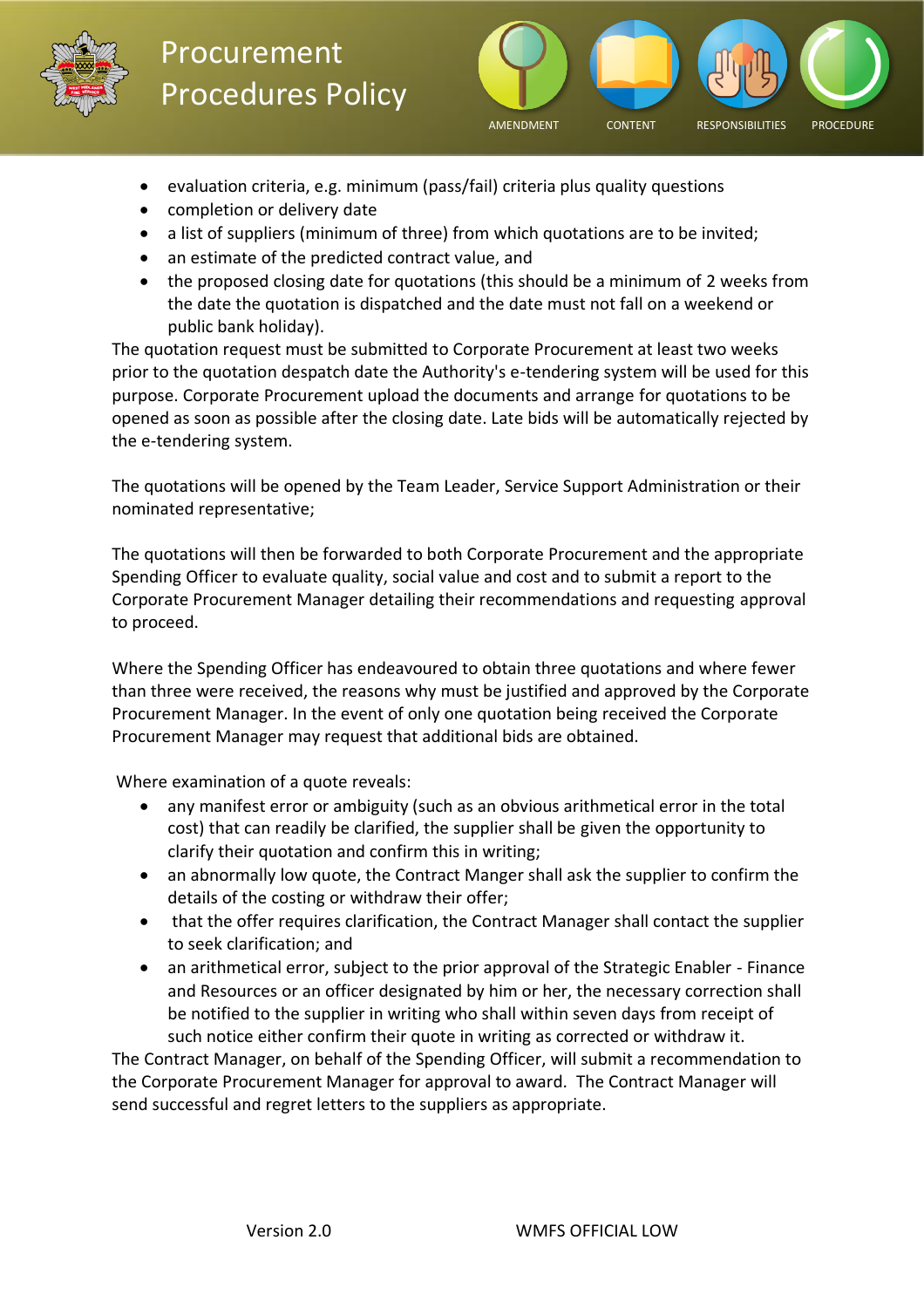



Service Support Administration will retain a copy of all relevant documents, for audit purposes, for a period of six years from the date the contract expires. The Spending Officer must then contact Corporate Procurement to place a Purchase Order.

#### <span id="page-10-0"></span>4.8    Formal tenders (contracts valued in excess of £100,000)

For any contract for the provision of goods, services or works where the estimated contract value exceeds £100,000, a sourcing strategy shall be agreed between the Spending Officer and Corporate Procurement. Formal tenders must be processed via Corporate Procurement.

Prior to commencing a procurement process with a value in excess of £250,000 a report must be submitted to the Fire Authority detailing the rationale for the forthcoming tender exercise and must include the proposed route to market and funding provisions. Corporate Procurement is responsible for collating and submitting these reports.

#### <span id="page-10-1"></span>4.8.1    The Public Contracts Regulations 2015

The Public Contracts Regulations (PCR) and amendments set out the legal framework for public procurement. They apply when public authorities and utilities seek to acquire goods, services, civil engineering or building works. They set out procedures which must be followed before awarding a contract when its value exceeds the published thresholds.

From 1 January 2021 it is necessary to advertise in Find a Tender (FTS) in the case of contracts to which the Regulations apply. To confirm whether a contract necessitates advertising, Spending Officers shall contact Corporate Procurement to seek advice prior to processing any tender.

Any contract for the provision of goods or services for which the estimated contract values exceeds the limits stated in 4.4 (formal tender in accordance with PCR 2015) must be advertised in Find a Tender irrespective of the method of letting the contract.

It should be noted that the contract value is the total estimated value over the whole of the contract life including any extension options and includes both capital and revenue expenditure that is to be included in the same tender exercise.

The Public Procurement threshold values are applicable to 'public contracts' and are revised every two years.

The Authority is also required to consider the provisions of the Public Services (Social Value) Act 2012 for any service contracts that are above the Public Procurement threshold. The main aim of this Act is to ensure that public bodies consider how the services that they are commissioning and procuring might improve the economic, social and environmental wellbeing of the area in which the services will operate.

All Find a Tender notices shall be placed by Corporate Procurement who will also provide advice in this regard.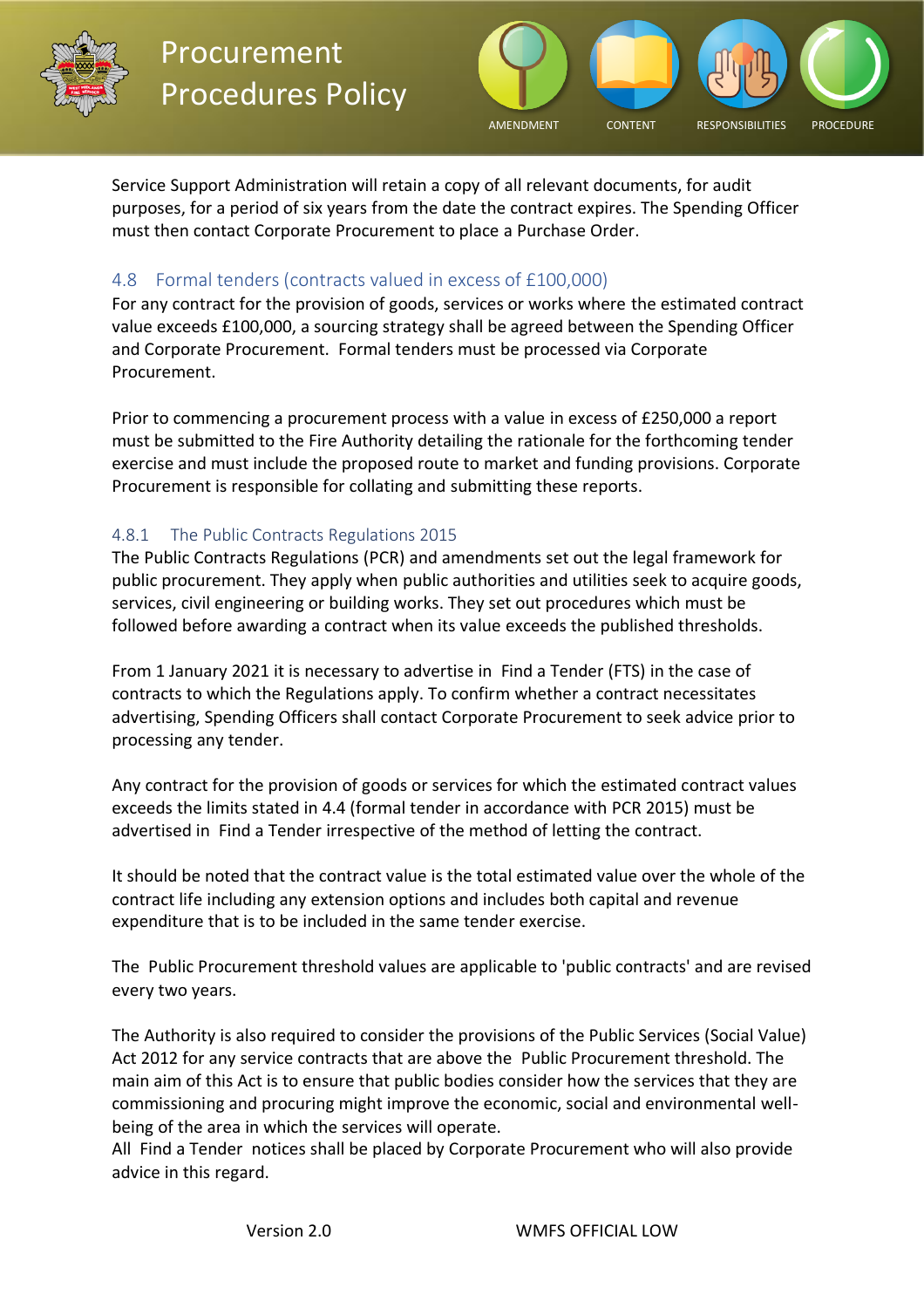



General guidance regarding Procurement Regulations and the requirements of the Social Value Act 2012 can be obtained from Corporate Procurement.

#### <span id="page-11-0"></span>4.8.2     The tendering process

The sourcing strategy shall encompass the tendering process, which may be by:

- competitive tendering
- further competition or direct award under a framework agreement
- competitive dialogue
- E-auction

#### <span id="page-11-1"></span>4.8.3     Public advertisement

A public advertisement is required for all contracts over £100,000 except when a Framework Agreement is being utilised.

Methods of advertisement may include:

- Find a Tender (FTS) mandatory when value exceeds Public Procurement Thresholds
- Contracts Finder mandatory for all contracts advertised
- Other specialist publications or trade journals.

All such advertisements will be placed via Corporate Procurement, who will advise on the content.

Advertisements must provide information regarding the nature of goods, services or works being tendered and the minimum capabilities required from a supplier e.g. technical capacity, financial stability, insurance cover, relevant contract experience, etc. The advertisement will also disclose the scoring criteria and the closing date.

All documentation shall be available to download from the Authority's e-tendering portal.

A Prior Information Notice (PIN), if required, can be published 12 months in advance of the procurement. The PIN shortens the timescales for the procurement exercise and means than no further advertising of the procurement needs to be carried out.

#### <span id="page-11-2"></span>4.8.4    Invitation to tender

Short listing following public advertisement and pre-qualification exercise (Restricted Procedure):

- The restricted procedure is not to be used for contracts under the Public Procurement Threshold.
- If it is intended that after public advertisement a shortlist of suppliers will be compiled, then the procedure below must be followed:
- A minimum of 30 days' public notice should be given using one or more of the advertising methods mentioned in section 4.8.3 above. The wording of any advertisement must clearly indicate that a select list of potential suppliers will be compiled.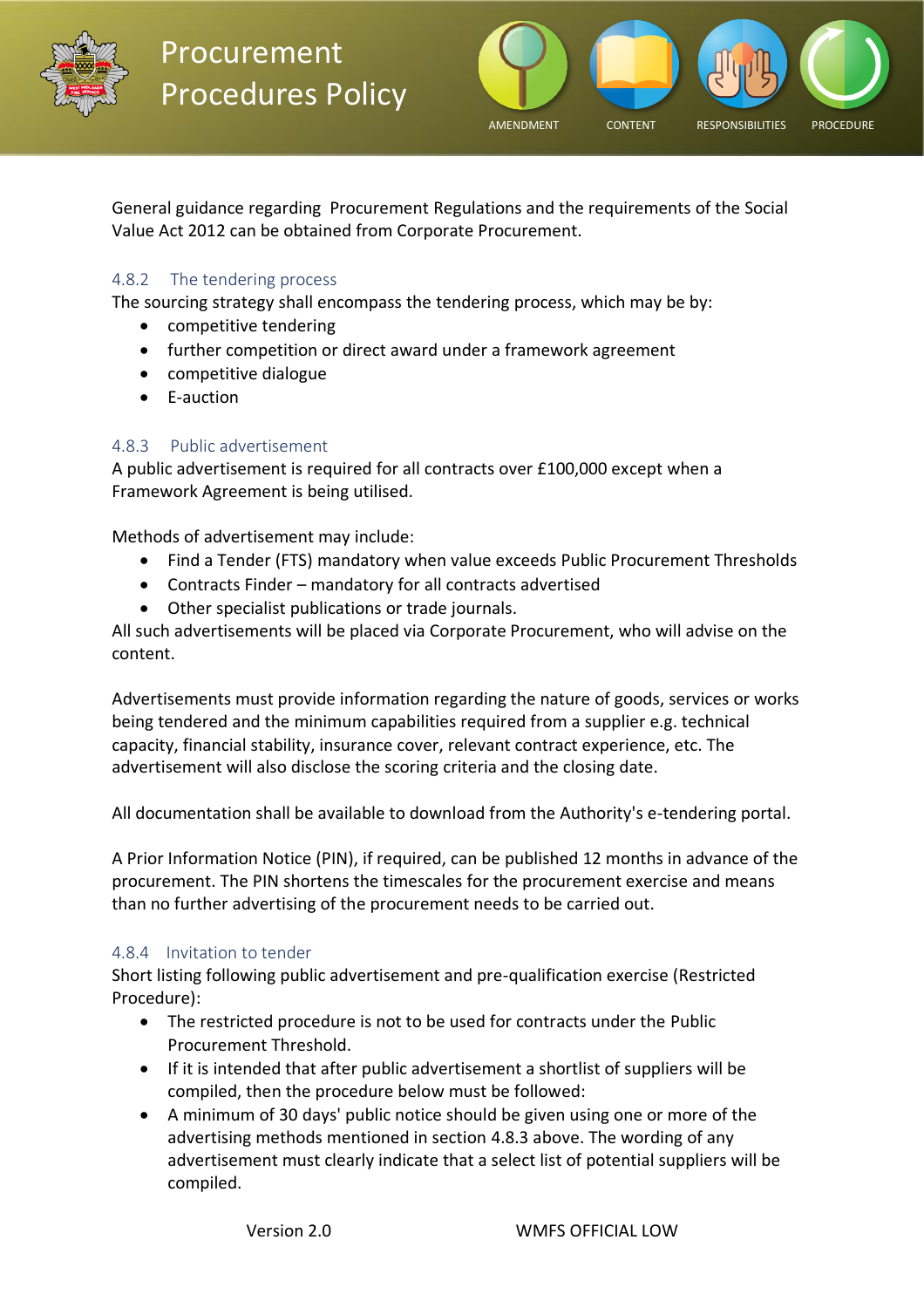



• All such advertisements will be placed by Corporate Procurement who will advise on the content.

A selection questionnaire (SQ) will be produced by Corporate Procurement in conjunction with the appropriate Spending Officer and will be available for all interested firms to download from the Authority's e-tendering portal on same day the FTS notice is published. The purpose of the SQ is to assess whether potential suppliers can meet minimum criteria in the following areas:

- economic and financial standing including insurance cover;
- technical ability and capacity;
- health and safety (where applicable);
- equality & diversity (where applicable);
- sustainability (where applicable);

All adverts and the contract notice shall indicate the objective and non-discriminatory criteria or rules that apply, the minimum number of suppliers to be invited to tender and, where applicable the maximum number. The minimum number of suppliers shall be no less than 5. Only suppliers that meet the minimum criteria can be invited to tender.

All tender documentation (e.g. Invitation to Tender (ITT), specifications, drawings, evaluation criteria etc) must be made available electronically from the date of publication of the FTS notice (or Contracts Finder advert).

Completed questionnaires must be evaluated by the appropriate Spending Officer in conjunction with Corporate Procurement (and other stakeholders as appropriate) against the above mentioned and pre-determined criteria. Corporate Procurement or Service Support Administration, if advised by Corporate Procurement, will notify any applicants that are excluded with the reasons why.

Any appeal by an unsuccessful applicant or request for further details of the reason for exclusion must be handled by Corporate Procurement in conjunction with the Spending Officer.

If there are fewer than five persons who have expressed an interest or who meet the minimum pre-qualification criteria, then the written approval of the Strategic Enabler - Finance and Resources must be sought, prior to inviting tenders.

From April 2017 all Contracting Authorities must accept a European Single Procurement Document (ESPD) from a supplier as proof that the supplier meets the mandatory and discretionary criteria for the procurement.

#### <span id="page-12-0"></span>4.8.5   Open procedure

If the contract value is below the Public Procurement threshold or it is not intended to shortlist following public advertisement, then the procedure below must be followed: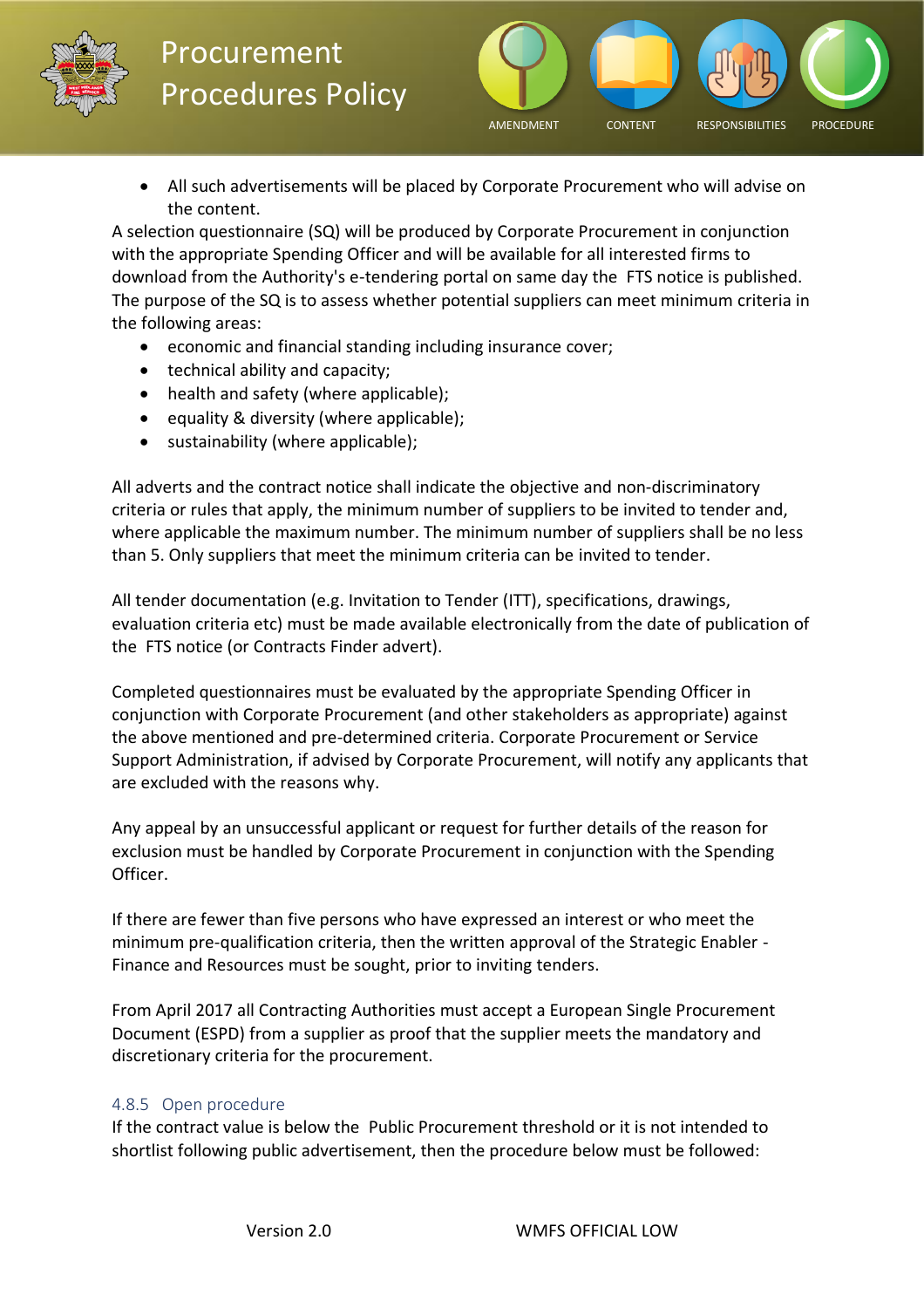



- A minimum of 30 days' public notice should be given using one or more of the advertising methods mentioned in section 4.8.3 above.
- All such advertisements will be placed by Corporate Procurement who will advise on the content.
- An invitation to tender (ITT) will be produced by Corporate Procurement in conjunction with the appropriate Spending Officer and will be available for all interested suppliers to download from the e-Tendering system.
- The ITT will include selection and award sections with detailed scoring criteria. All suppliers passing mandatory selection questions will go through to the award section.
- The timescales for conducting an open tender process for an above Public Procurement Threshold tender exercise are prescribed within the PCR 2015 and Corporate Procurement must be contacted for advice in this instance.
- The process for the receipt of tenders will be handled by Service Support Administration via the e-tendering system.
- Completed tenders must be evaluated by the appropriate Spending Officer in conjunction with Corporate Procurement (and other stakeholders as appropriate) against the criteria detailed in the ITT.
- •

### 4.8.5.1     Reserving Below Threshold Procurements

The UK's exit from the EU means that additional freedoms, in relation to contract spend on goods, services and works contracts with a **value below the public procurement threshold**, are available. Options available from the  $1<sup>st</sup>$  January 2021 are:

- Reserve the procurement by supplier location; acceptable locations are United Kingdom, the metropolitan county of the West Midlands or a non-metropolitan county of the West Midlands.
- Reserve the procurement for Small and Medium sized Enterprises (SMEs) / Voluntary, Community and Social Enterprises (VCSEs)

This means being able to run a competition and specify that only Suppliers that meet one or both of the above criteria can bid.

Reserving procurements can only be used with the approval of the Corporate Procurement Manager or the Strategic Enabler - Finance and Resources.

#### <span id="page-13-0"></span>4.8.6     Developing the invitation to tender (ITT)

All tender documentation must be developed in conjunction with Corporate Procurement and should include:

- a specification of the goods, services or works that describes the Authority's requirements in sufficient detail;
- the schedule of rates or pricing schedule;
- the terms and conditions of payment;
- the contract period or time within which the contract is to be performed (including any extension options);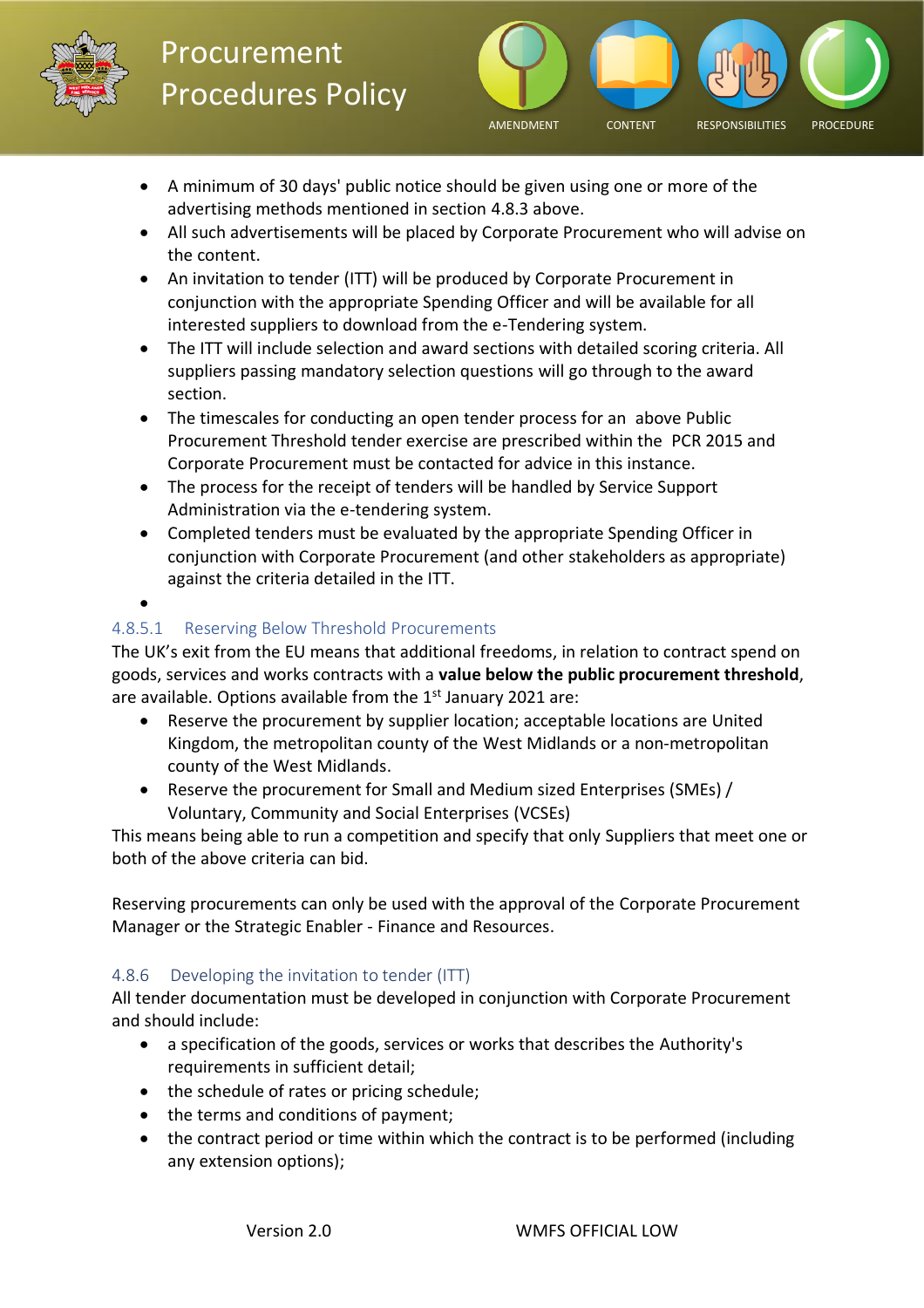



- the basis (minimum criteria plus lowest whole life cost or most economically advantageous tender) on which the tenders will be evaluated;
- the evaluation criteria (mandatory and discretionary) against which the tenders will be evaluated (including weightings);
- the conditions of contract or specimen contractual agreement (advice should be sought from Corporate Procurement regarding suitable conditions of contract); and
- the statement that the Authority does not bind itself to accept the lowest or any tender and will not be responsible for any costs incurred by suppliers associated with the preparation of their tender.

Unless otherwise agreed, the formal advice of the Corporate Procurement Manager must be sought for the following types of tenders or contracts:

- where the total value exceeds £100,000;
- those involving leasing arrangements:
- where it proposed to use a supplier's own terms and conditions;
- those involving the purchase of ICT hardware and/or application software (Note: The strategic head of ICT should also be informed of these types of contracts).
- any tenders that may be let using an e-auction.

#### 4.8.6.1     Developing specifications

The Authority may conduct market consultations prior to preparing the specification and should inform the market of their plans. Any decisions made from the engagement should not distort competition or result in a violation of the principles of non-discrimination and transparency. A record of any market consultations must be kept with the tender records. Where a supplier or a third party related to a supplier has been involved in a pre-market consultation exercise, the Authority must ensure that it takes appropriate measures to ensure that competition is not distorted by the participation of that supplier in the procurement process.

Specifications should set out the characteristics and quantity of the goods, service or works to be purchased to enable the supplier to determine and understand that which is to be supplied. This information can be in the form of a description of the physical, functional or performance characteristics. It can include a description of any requirement for inspecting, testing or preparing a material, equipment, supplies, social value or service for delivery.

The Spending Officer must ascertain the relevant British, European or International Standards which are necessary to describe the required quality.

The Authority is permitted to request specific labels when procuring goods, services or works with the specific (relevant) social or environmental characteristics linked to the subject matter of the procurement as long as the label requested is objectively verifiable, established in an open and transparent manner and accessible to all interested parties e.g. Fairtrade.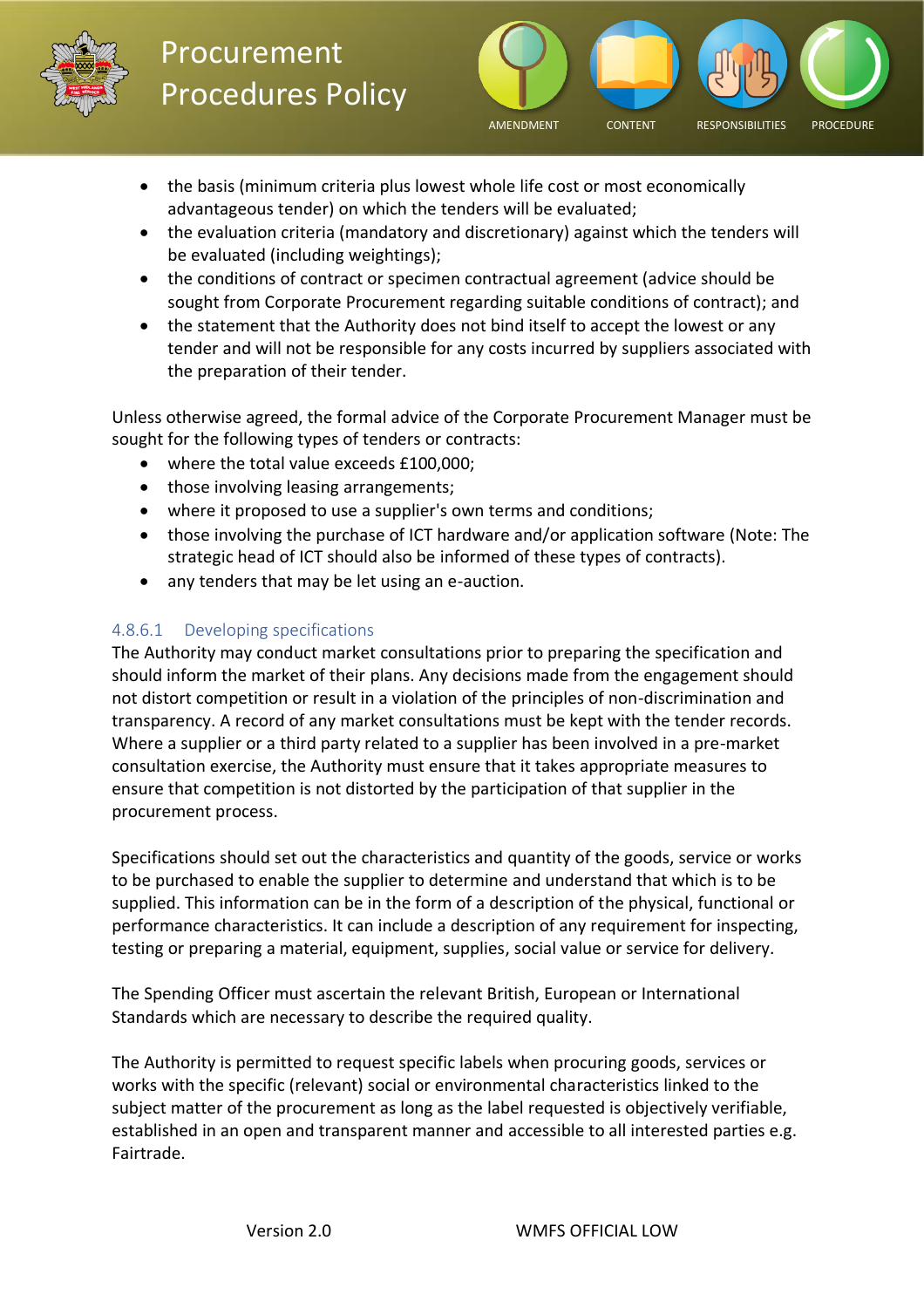



To comply with the PCR 2015 the use of brand or trade names must be avoided where possible when describing products. Alternatively, the words 'or equivalent and approved' must also be included.

Specifications must not be written to discourage competition regardless of the contract value.

#### *4.8.6.2       Developing the tender evaluation criteria*

Under the PCR 2015, there is an obligation to state the criterion and sub-criterion on which the tenders will be evaluated in addition to the relative weighting given to each criterion. The criterion should be split into quality, social value and cost, with a minimum of 5% being allocated to social value. Although this is not a mandatory requirement for contracts that are valued below the Public Procurement Thresholds it is still considered best practice to follow this same procedure when developing the evaluation criteria.

Tender evaluation criteria and their relevant weightings should be determined and agreed prior to the invitation of tenders and must be published in either the tender advertisement or the tender documentation.

The criteria for awarding contracts shall be most economically advantageous tender (MEAT).

Tender shall be evaluated on the basis of the price or cost, using a cost-effectiveness approach, such as life-cycle costing in accordance with regulation 68 of the Public Contract Regulations 2015, and criteria, such as qualitative, environmental and/or social aspects, linked to the subject-matter of the public contract in question.

Such criteria may comprise, for example -

- quality, including technical merit, aesthetic and functional characteristics, accessibility, design for all users, social, environmental and innovative characteristics and trading and its conditions;
- organisation, qualification and experience of staff assigned to performing the contract, where the quality of the staff assigned can have a significant impact on the level of performance of the contract; or
- after-sales service and technical assistance, delivery conditions such as delivery date, delivery process and delivery period or period of completion.

Evaluation criteria must not include:

- non-commercial considerations;
- matters which discriminate against suppliers from the European Economic Area or signatories to the Government Procurement Agreement, for example, giving preference to local or UK based suppliers;
- anything that contravenes the principles of equal treatment, non-discrimination, mutual recognition, proportionality and transparency;
- criteria that has already been applied as part of the pre-qualification process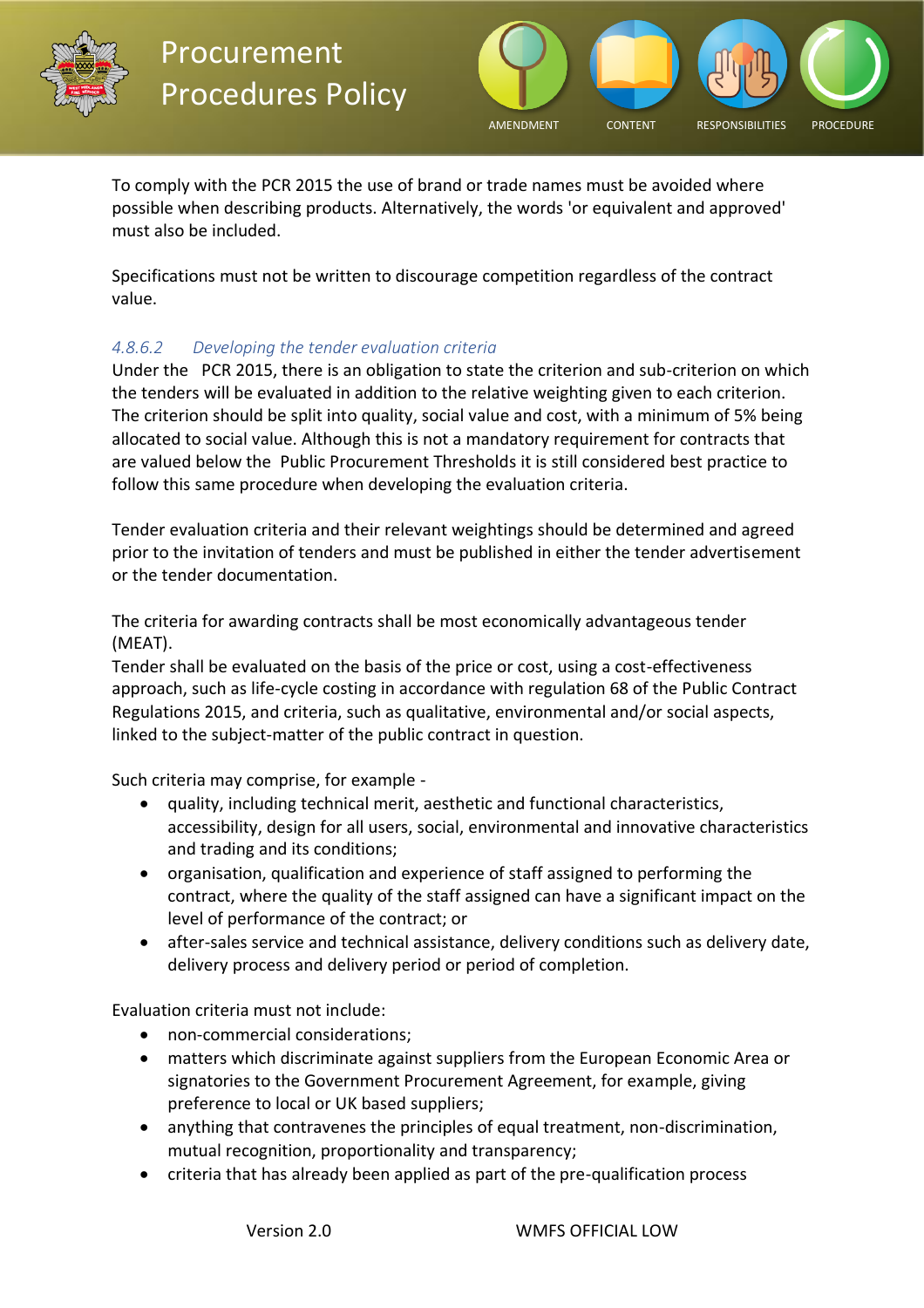



Once the tender documentation is complete the Spending Officer should forward it to Corporate Procurement, who will upload the tender documents on the e-tendering system.

#### <span id="page-16-0"></span>4.8.7 Submission, opening and registration of formal tenders

Where the procurement falls above the Public Procurement Threshold then specific tendering time periods must be adhered to (seek advice from Corporate Procurement).

For tenders below the Public Procurement Threshold, suppliers must be given an adequate period of time in which to prepare and submit a proper tender which is consistent with the complexity of the contract requirement.

Normally a minimum of 30 days must be allowed for the submission of tenders following despatch.

All communications in relation to tender correspondence must be issued, returned and opened via Service Support Administration on behalf of Corporate Procurement using the etendering portal.

Service Support Administration will ensure that all tenders are opened at the same time, as soon as possible after the closing date and time. Late bids will automatically be rejected by the e-tendering system.

The tenders will be opened by the Team Leader, Service Support Administration or their representative.

The tenders will then be forwarded to Corporate Procurement and the appropriate Spending Officer for evaluation.

Where the Spending Officer has endeavoured to obtain three tenders and where fewer than three were received (or five when using the Restricted process), the reasons why must be justified and approved by the Strategic Enabler - Finance and Resources. In the event of only one tender being received the Corporate Procurement Manager may request that additional bids are obtained and that the tender exercise is repeated.

#### <span id="page-16-1"></span>4.8.8   Tender evaluation

Tenders shall be evaluated to assess how requirements will be met and to ensure that consideration has been given to the cost, social value and quality of the solutions offered. Evaluations shall be carried out by the Spending Officer and Corporate Procurement following receipt of completed tenders.

Evaluations shall be carried out in an open and transparent manner ensuring that all tenders submitted are treated equally.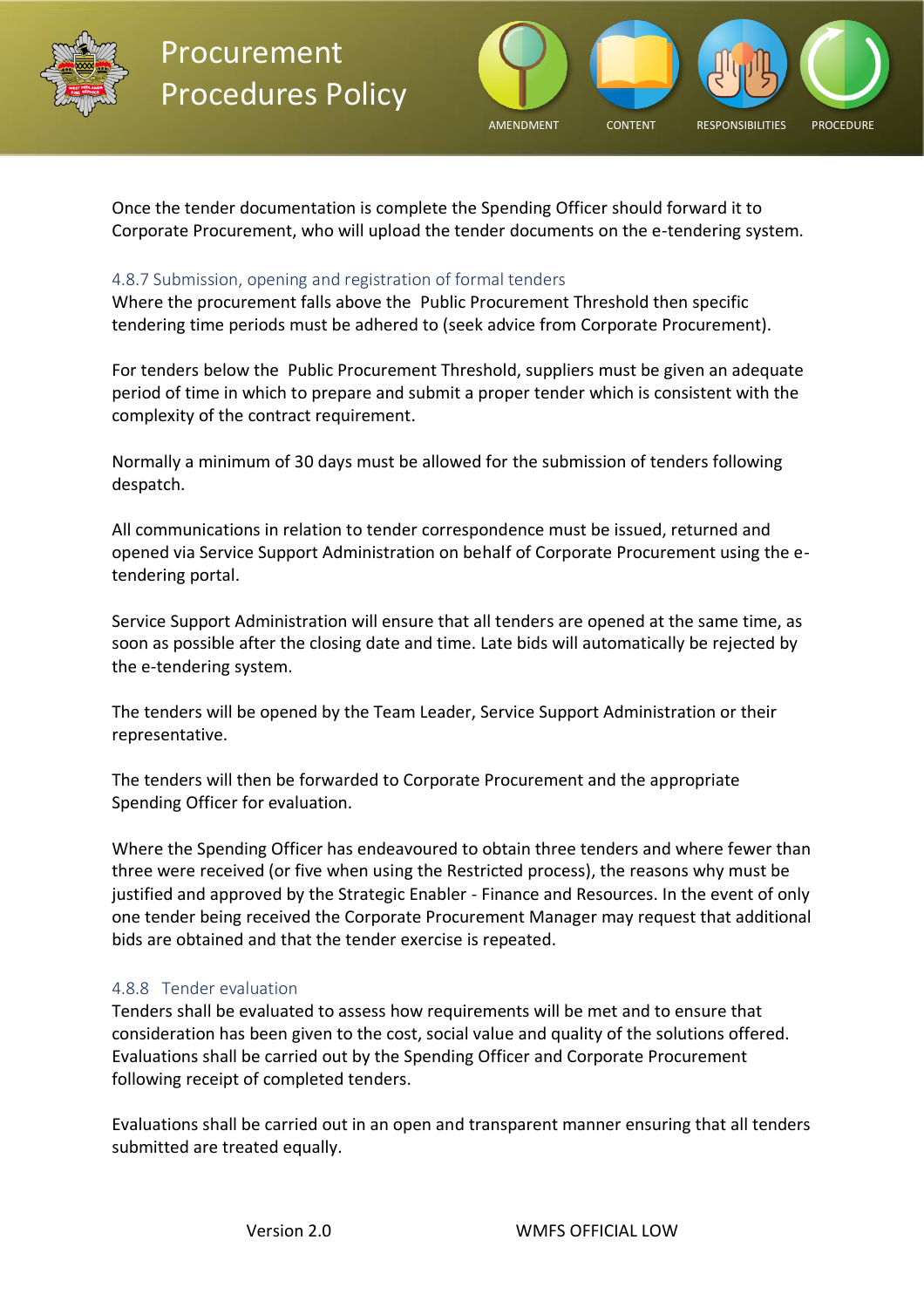



All completed tenders shall be evaluated against the assessment or award criteria as set out in the invitation to tender documentation.

Where the examination of a tender reveals:

- any manifest error or ambiguity (such as an obvious arithmetical error) that can readily be clarified, the supplier shall be given the opportunity to clarify their tender and confirm this in writing;
- that the offer requires clarification, Corporate Procurement shall contact the supplier to seek clarification via the e-tendering portal; and
- an arithmetical error, subject to the prior approval of the Strategic Enabler Finance and Resources or an officer designated by him or her, the necessary correction shall be notified to the supplier in writing who shall within seven days from receipt of such notice either confirm their tender in writing as corrected or withdraw it.

#### <span id="page-17-0"></span>4.8.9     Acceptance of quotations and tenders

The Spending Officer must submit a written report to the Strategic Enabler - Finance and Resources to obtain approval prior to acceptance or in his or her absence a Brigade Manager. Such approval will be subject to:

 a)     The contract being awarded to the supplier submitting the most economically advantageous tender

b)     The value of the contract being within identified funding provisions

If either of the above criteria are not met, a report must be submitted to the Fire Authority meeting for consideration prior to the award of the contract.

A report would also be submitted to the Fire Authority prior to the award of a contract if such a requirement was indicated by Members following receipt of the pre tender report (see section 4.8).

As a minimum this report must include the following information:

- title or details of the contract;
- date tenders were opened;
- details of recommended supplier;
- period of contract (including any extension options);
- value of the contract;
- whether the award is within the approved budget;
- social value benefits
- any other relevant information, for example, savings or efficiency gains.

A retrospective twice yearly Summary Report must be submitted to the Fire Authority for information only for contract awards in excess of £250,000. This will be produced by Corporate Procurement in conjunction with the Spending Officer(s).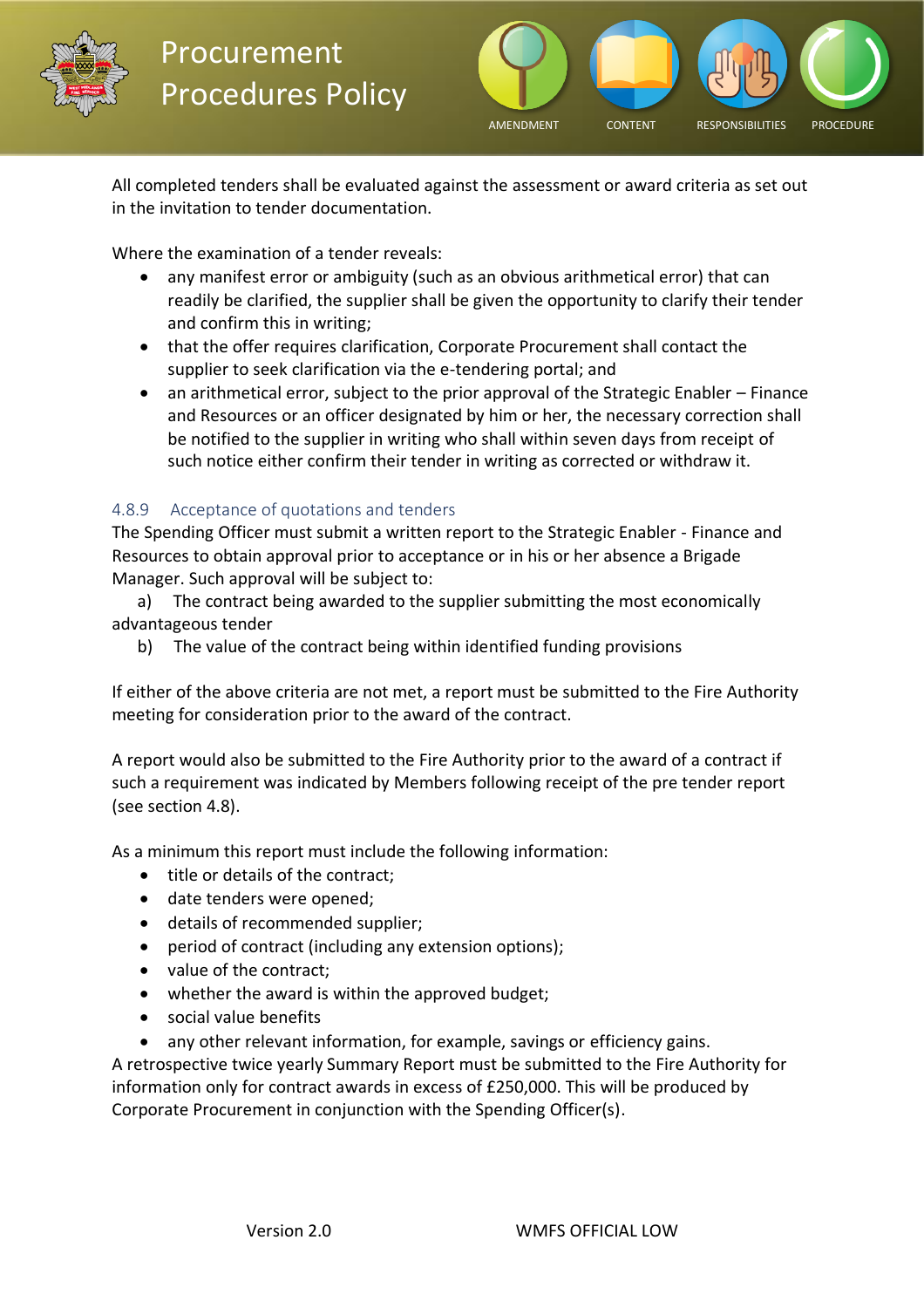



In respect of contracts in excess of the Public Procurement Threshold the 'mandatory standstill period' must not be undertaken prior to submitting a report to the Strategic Enabler - Finance and Resources or the Fire Authority.

Once approved, a copy of the report, approval and all tenders received must be retained for as follows:

Unsuccessful tender submissions may be disposed of 12 months after contract award. Successful tenders should be retained for a period of six years after expiry of the contract unless the contract is under seal.

Documents under seal should be retained for a period of 12 years after contract expiry.

#### <span id="page-18-0"></span>4.9     Award of contracts and notification of suppliers

#### <span id="page-18-1"></span>4.9.1   Award of contracts

Spending Officers may accept quotations where the total value is less than £25,000 provided they have been sought and evaluated in accordance with this policy and they have the appropriate authorisation of the Budget Holder. The Spending Officer must arrange for a purchase order to be raised via the Central Purchasing Team.      

#### <span id="page-18-2"></span>4.9.2 Where the contract value is over £25,000, Corporate Procurement are responsible for the notification of all suppliers simultaneously, of the intention to award the contract to the successful supplier.

Every contract in excess of £25,000 shall be in writing and must specify:

- the goods, services or works to be provided and the conditions to apply;
- the provisions for payment (for example, what is to be paid and when with a statement of discounts or other deductions);
- the time or times within which the contract is to be performed (contract period) including any extension provisions;
- the provisions for the Authority to terminate the contract;
- details of the social value agreed and the monitoring arrangements;
- the reference of the framework agreement where the contract is being placed under a framework agreement; and
- any other matters specific to the contract.
- All Contracts must be accepted by issuing a purchase order containing the above information. Contracts in excess of £25,000 must also be awarded with signed terms and conditions.
- All contract awards in excess of £25,000 must be reported on Contracts Finder by Corporate Procurement.

#### <span id="page-18-3"></span>4.9.3    Award of contracts over £100,000

Spending Officers shall consult with Corporate Procurement following receipt of an approval to award, regarding any formal tenders (over £100,000). A minimum period of 6 weeks is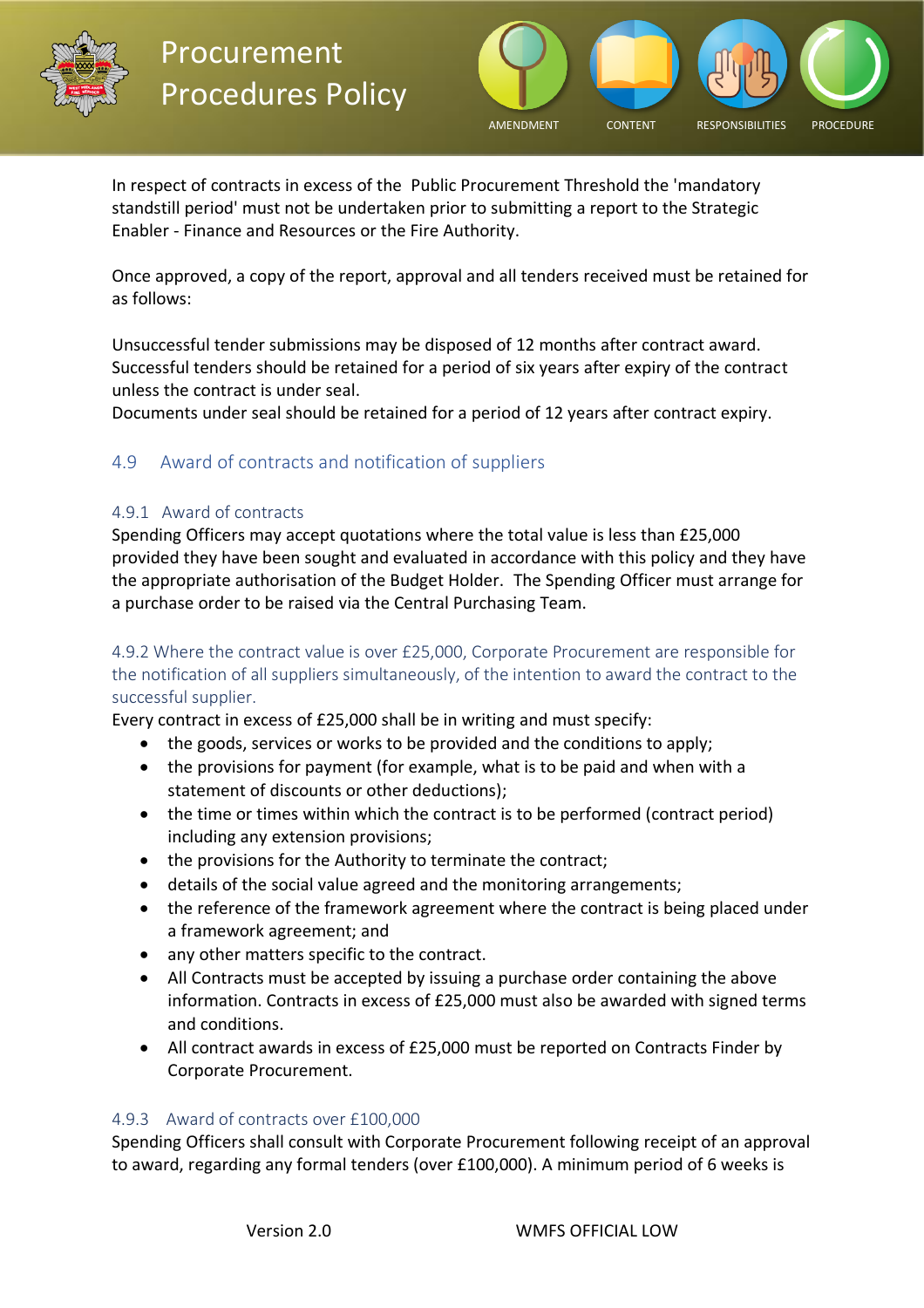



required by Service Support Administration, Corporate Procurement and Sandwell Legal Services to prepare all the paperwork to send formal contracts to the successful supplier for signature. Where possible Spending Officers should build this timescale into the procurement process to ensure that contracts can be awarded prior to the required commencement date i.e. the date that the new contract begins.

Service Support Administration will retain a copy of all relevant documents for 6 or 12 years (see section 4.8.9) for audit purposes and will inform unsuccessful suppliers.

If it is determined that the contract for the goods, services or works is no longer required and therefore the procurement exercise needs to be terminated, the Spending Officer shall forward all associated documentation to Corporate Procurement with an explanation of why the exercise needs to be terminated. In the event that the procurement exercise is terminated Service Support Administration will notify the suppliers via the e-tendering system and retain the documentation on file for audit purposes for a period of 6 years.

For above Public Procurement Threshold tenders, Corporate Procurement shall publish details of the successful suppliers in a Contract Award Notice placed in FTS within 30 days of the contract award.

#### <span id="page-19-0"></span>4.9.4     Notifying and debriefing of suppliers

Apart from the debriefing required or permitted by this policy, the confidentiality of quotations, tenders and the identity of suppliers must be preserved at all times and information about one supplier's response must not be given to another.

Where the total value of the contract exceeds the Public Procurement Threshold the debriefing process will be handled by Corporate Procurement in conjunction with the Spending Officer. This is a mandatory process which is governed by the PCR 2015 and is known as the 'mandatory standstill period'.

Notification of the acceptance of a tender shall be sent in writing to the successful supplier. Such notification will be issued by Corporate Procurement and clearly marked 'Subject to Contract' where a subsequent formal contract let by the Clerk to the Authority is required by this policy.

All rejection letters shall include the scores awarded and reasons for the score. Where the value of the contract exceeds the Public Procurement Threshold the rejection letter shall also include the relative characteristics/advantages of the winning supplier and shall comply with the PCR 2015 'mandatory standstill period'.

In addition to the above if a supplier requests a debrief this will be carried out within 15 days from receipt of written request.

<span id="page-19-1"></span>4.9.5     Signature of contracts (including purchase orders) Contracts will be signed as follows: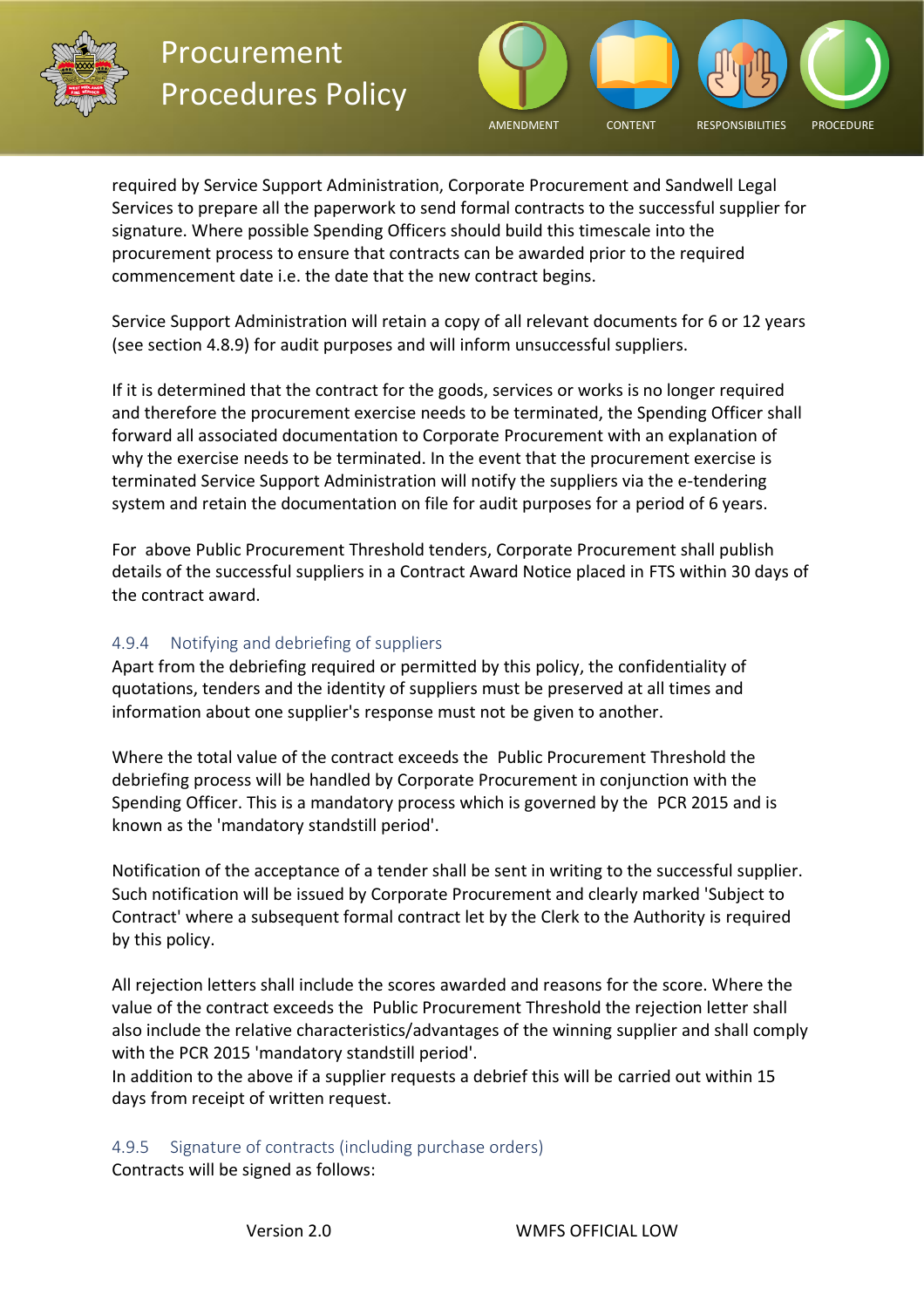



| <b>Total value</b> | <b>Method of completion</b>                          | Person responsible                                                                          |
|--------------------|------------------------------------------------------|---------------------------------------------------------------------------------------------|
| Up to £24,999      | Signature and Purchase<br>Order                      | <b>Budget Holder</b>                                                                        |
| £25,000-99,999     | Signature on acceptance<br>letter and purchase order | Corporate Procurement Manager                                                               |
| £100,000-249,999   | Signature on contract and<br>purchase order          | Strategic Enabler - Finance and<br>Resources or in his or her absence<br>a Brigade Manager. |
| Above £250,000     | Signature and common<br>seal of the Authority        | Clerk to the Authority                                                                      |

All contracts must be concluded formally in writing before the supply, service or construction work begins, except in exceptional circumstances, and then only with the written consent of the Strategic Enabler - Finance and Resources or in his or her absence a Brigade Manager. An award letter is insufficient. Refer to section 4.14 for special exemptions.

#### <span id="page-20-0"></span>4.9.6 Contract Management

Contract management arrangements should be considered upfront at the pre-tender stage and must be discussed with procurement. Contract management should be incorporated into the final contract.

Things to consider are:

- Type of communication required with the supplier e.g. e-mail, conference call, face to face meeting, Skype, etc
- Frequency of contact/meetings
- Location of meetings
- Who should attend the meetings from all parties
- What management information do you want the suppliers to provide and how often
- What Service Level Agreements (SLA's) are required and/or service credit arrangements if they aren't met
- The prime responsibility is with the Spending Officer to manage the contract after award. The Procurement Section act as the facilitators for establishing contracts across the whole organisation on behalf of all Service areas/owners.
- Once a contract has been awarded it is the Spending Officer's responsibility to ensure that the chosen supplier(s) provides the service that was expected and agreed following the quotation/tender process.

The Procurement Section should be involved in any discussions regarding commercial or contractual issues but it is expected that Spending Officers will be responsible for any day to day technical or operational issues.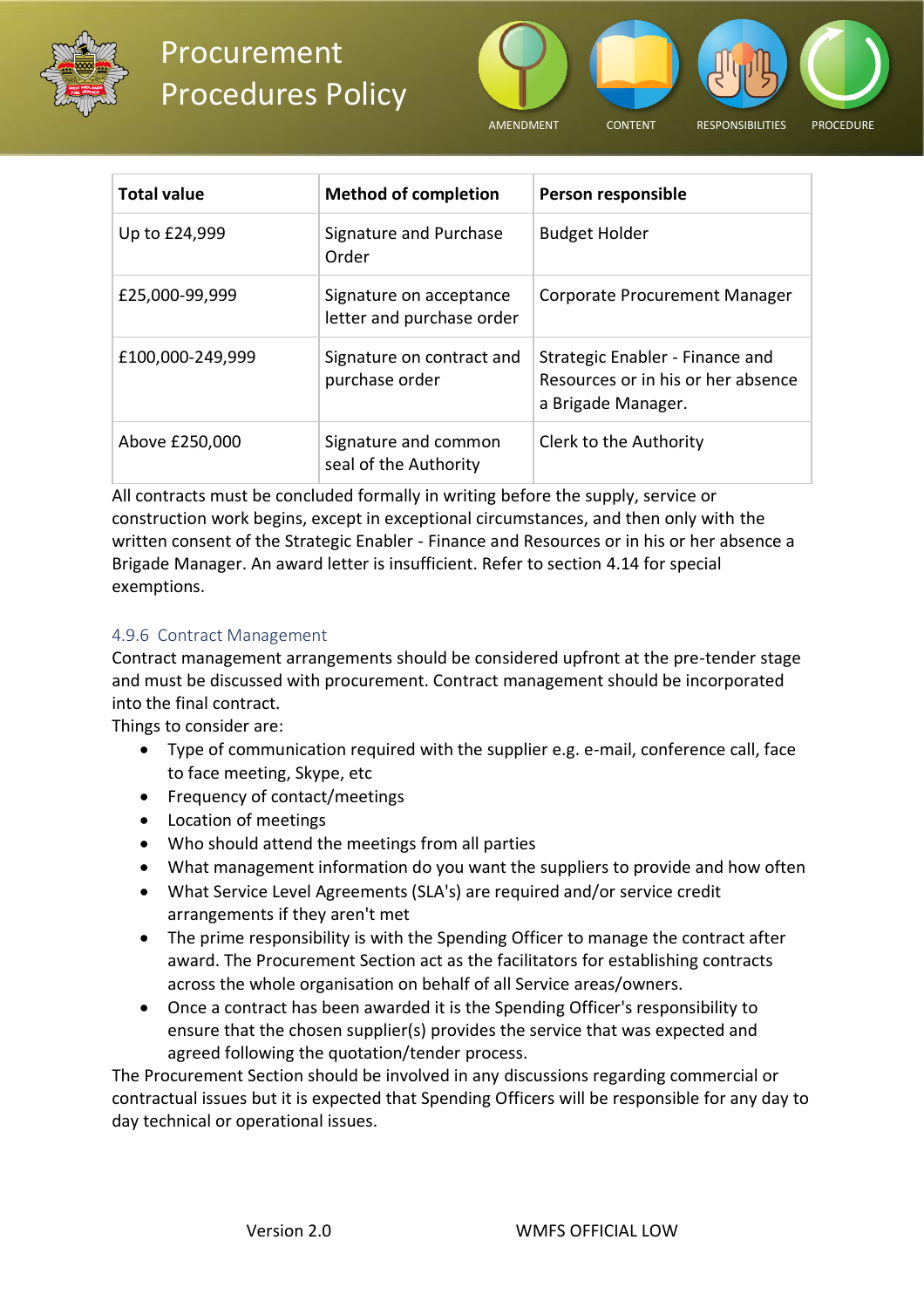



#### <span id="page-21-0"></span>4.10 Competitive Procedure with Negotiation or Competitive Dialogue Procedures

#### <span id="page-21-1"></span>4.10.1     Using these procedures

A competitive procedure with negotiation or a competitive dialogue may be used in the following situations:-

- with regard to works, supplies or services fulfilling one or more of the following criteria:-
- the requirement cannot be met without adaptation of readily available solutions;
- the requirement includes design or innovative solutions;
- the contract cannot be awarded without prior negotiation because of specific circumstances related to the nature, the complexity or the legal and financial makeup or because of risks attaching to them;
- the technical specifications cannot be established with sufficient precision with reference to a standard, European Technical Assessment, common technical specification or technical reference;
- with regard to works, supplies or services where, in response to an open or a restricted procedure, only irregular or unacceptable tenders are submitted.

Advice from Corporate Procurement must be sought prior to the use of either of the above procedures.

#### <span id="page-21-2"></span>4.10.2     Using Negotiation

Contracts under £100,000 may be awarded by negotiation when one or more of the criteria in section 4.10.1 applies. Spending Officers wishing to let a contract by way of negotiation must obtain the prior written approval of the Strategic Enabler - Finance and Resources or a Brigade Manager in his or her absence. Once approval is obtained, Corporate Procurement shall agree a negotiation strategy with the Spending Officer and support or conduct negotiations as appropriate.

The following procedures shall be adopted in all negotiations:

- an agreed record of the discussions held with prospective suppliers shall be kept;
- any agreement must be confirmed in writing by the prospective supplier;
- no information shall be given to a potential supplier as to any competitors' quotation or tender, particularly prices and discounts;
- all negotiations must be held in an open and fair manner;
- each supplier should be given the same opportunity to revise their offer;
- documentation must allow the Authority to reserve the right to award following the initial offer without the need for further negotiation;
- only officers designated by the Strategic Enabler Finance and Resources or Corporate Procurement Manager shall be permitted to conduct negotiations; and
- a minimum of two officers must be present during all negotiations.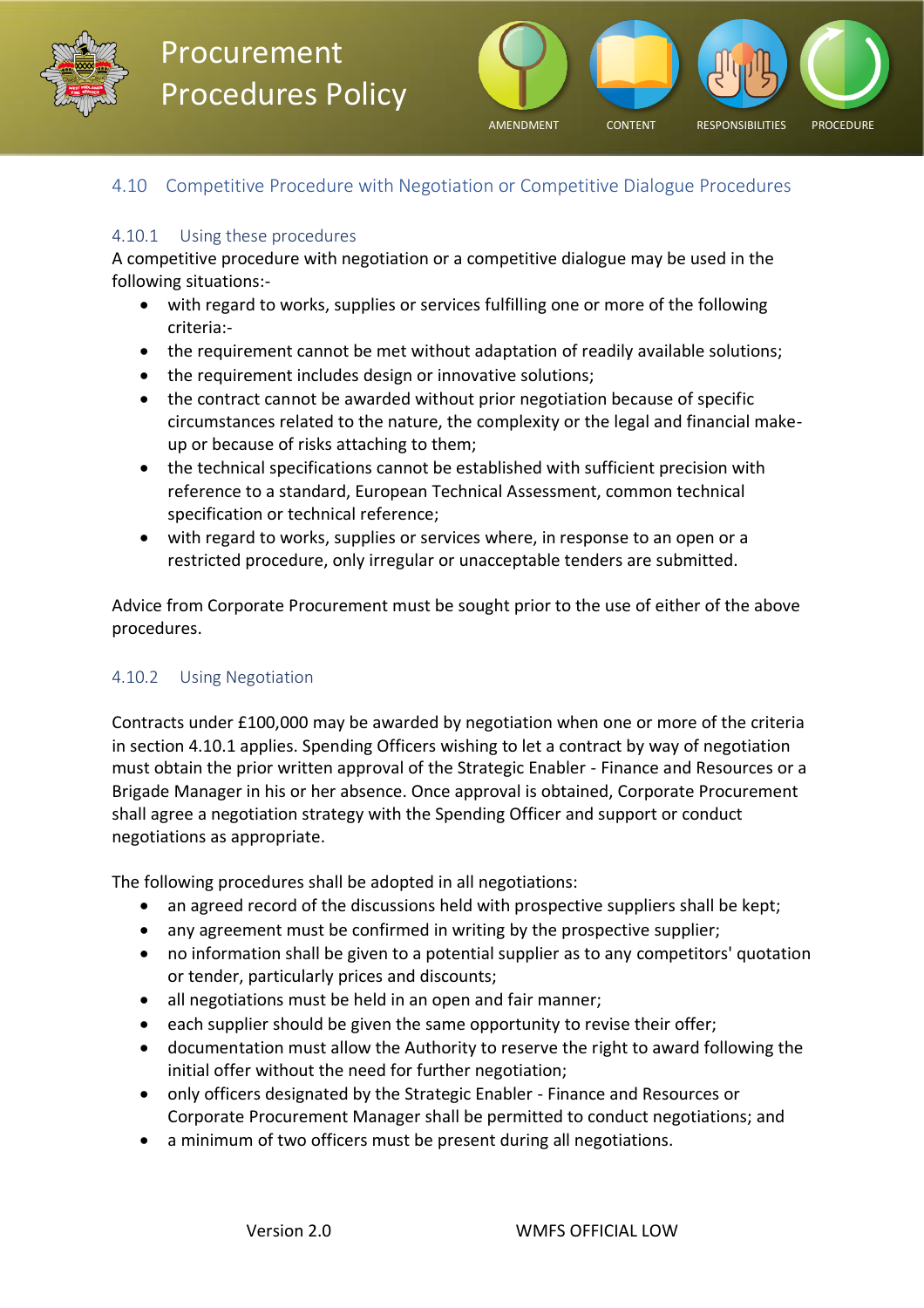



 A report on the financial or other benefits resulting from any negotiations should be submitted to the Strategic Enabler - Finance and Resources, prior to the award of any contract.     

#### <span id="page-22-0"></span>4.11     Use of approved supplier lists

Approved lists of pre-qualified suppliers should be used where recurrent transactions of a similar type are likely but where such transactions need to be priced individually and cannot easily be aggregated and priced in a single tendering exercise. Approved lists cannot be used for above Public Procurement Threshold contracts .

Spending Officers with devolved procurement responsibilities may draw up in consultation with Corporate Procurement:

- approved lists of suppliers ready to perform contracts to supply goods, services or works of particular types including without limitation on the basis of agreed contract terms;
- minimum criteria to be accepted on the approved list e.g. health and safety policy, social value policy; and
- criteria for the selection of suppliers from the approved list.
- No supplier may be entered onto an approved list until there has been an adequate investigation by representatives of Finance, Procurement and any other appropriate sections into the supplier's financial standing (where the contract exceeds £25,000) and their technical ability to perform the contract, unless such matters will be investigated each time quotes are invited from that list.
- The list and short-listing criteria must be reviewed periodically.

#### Review means:

the reassessment of the financial and technical ability and performance of those persons on the list, unless such matters will be investigated each time quotes are invited from that list; and the deletion of those persons no longer qualified, with a written record kept justifying the deletion.

All approved lists shall be maintained in an open, fair and transparent manner.

#### <span id="page-22-1"></span>4.12     Use of framework agreements

A framework agreement is an arrangement set up by a third party organisation for the procurement of specific goods, services or works on agreed terms with agreed suppliers, that may be utilised by other organisations as specified in the contractual agreement. Examples of organisations with framework agreements include Crown Commercial Services (CCS), Yorkshire Purchasing Organisation (YPO), etc. Other Fire and Rescue Services and Public Sector bodies may also establish framework agreements. It is the responsibility of the Spending Officer and Corporate Procurement to ensure the framework agreement can be utilised.

Contracts based on framework agreements may be awarded in one of two ways as follows: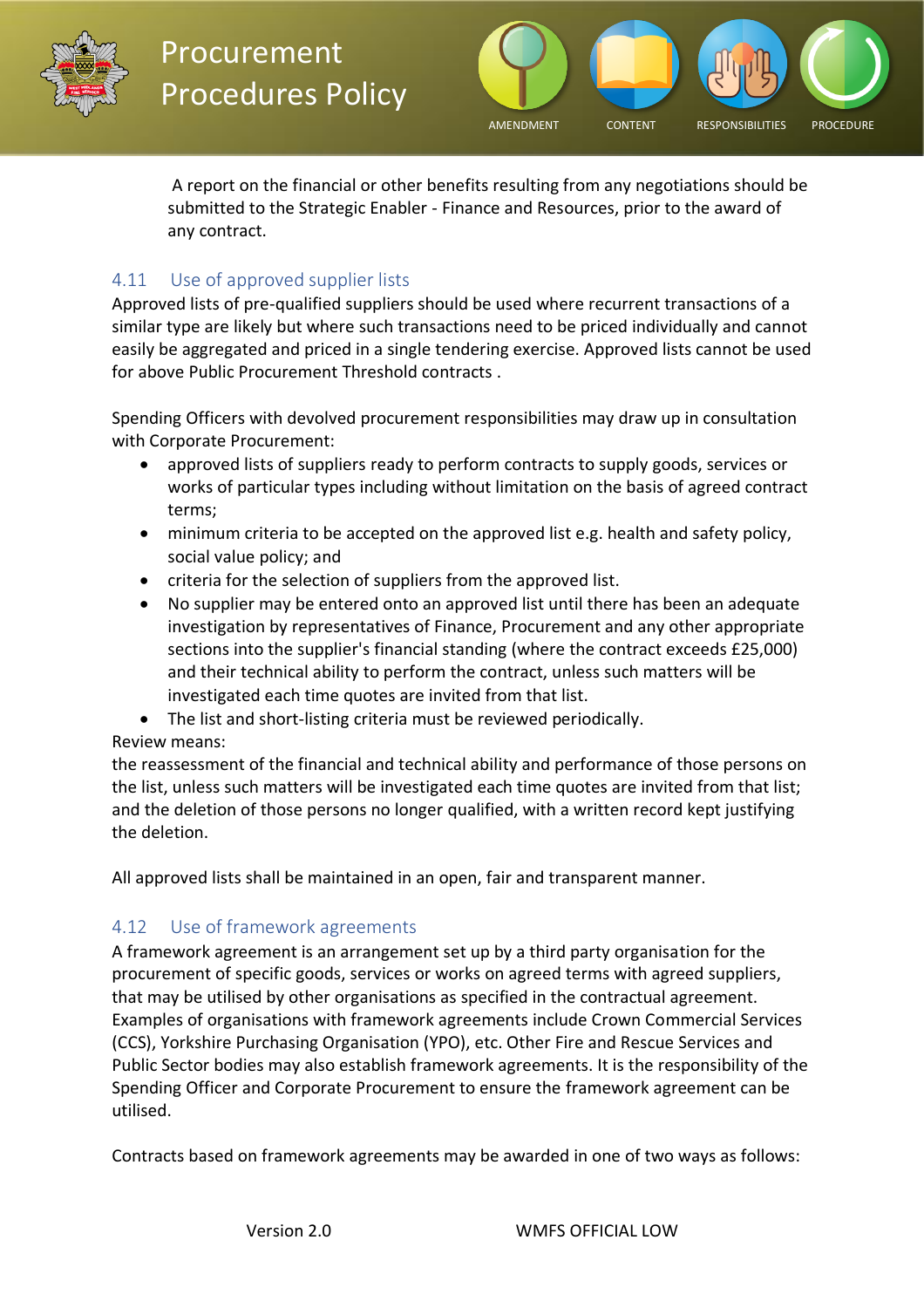



1. applying the specification and terms laid down in the framework agreement (where such specification and terms are sufficiently precise to cover the particular call-off) without reopening competition, that is, placing an order against a catalogue of goods and/or services.

2.       where the specification and terms laid down in the framework agreement are not precise enough or sufficiently detailed for the particular call-off, by conducting a further competition exercise in accordance with the procedure detailed below. In any event the framework call-off conditions must always be followed.

#### <span id="page-23-0"></span>4.12.1     Option 1 - Placing an order under a framework agreement

When placing an order against a framework agreement catalogue the purchase order essentially acts as the contract.

The Spending Officer will be expected to compare the pricing from the listed suppliers for the products or services required in order to justify best value.

| Total value of purchase order | Person responsible for authorisation                                                                                                                                                          |
|-------------------------------|-----------------------------------------------------------------------------------------------------------------------------------------------------------------------------------------------|
| Up to £24,999                 | <b>Budget Holder</b>                                                                                                                                                                          |
| £25,000 $-$ £100,000          | Corporate Procurement Manager or in his or her absence<br>the Strategic Enabler - Finance and Resources                                                                                       |
| Over £100,000                 | Strategic Enabler - Finance and Resources or in his or her<br>absence a Brigade Manager plus a retrospective report<br>for contracts over £250,000 to the Fire Authority will be<br>required. |

The authorisation prior to placing the purchase order must therefore be as follows:

<span id="page-23-1"></span>4.12.2     Option 2 - Conducting a further competition exercise using a framework agreement Where the value of the purchase exceeds £250,000 a preliminary report will need to be submitted to the Fire Authority as detailed in section 4.8

When conducting a further competition exercise the following requirements must be taken into account:

- always follow the framework agreement call-off conditions
- invite to tender all the suppliers listed within the framework agreement that are capable of meeting the particular need or requirement. This should be undertaken as per this policy and should allow a sufficient time limit for tenders to be submitted, taking into account factors such as the complexity of the contract and the required response. Ideally this should be a minimum period of 2 weeks;
- evaluating and awarding each contract to the supplier who has submitted the best tender (as per the guidance in this policy) on the basis of the award criteria set out within the framework agreement;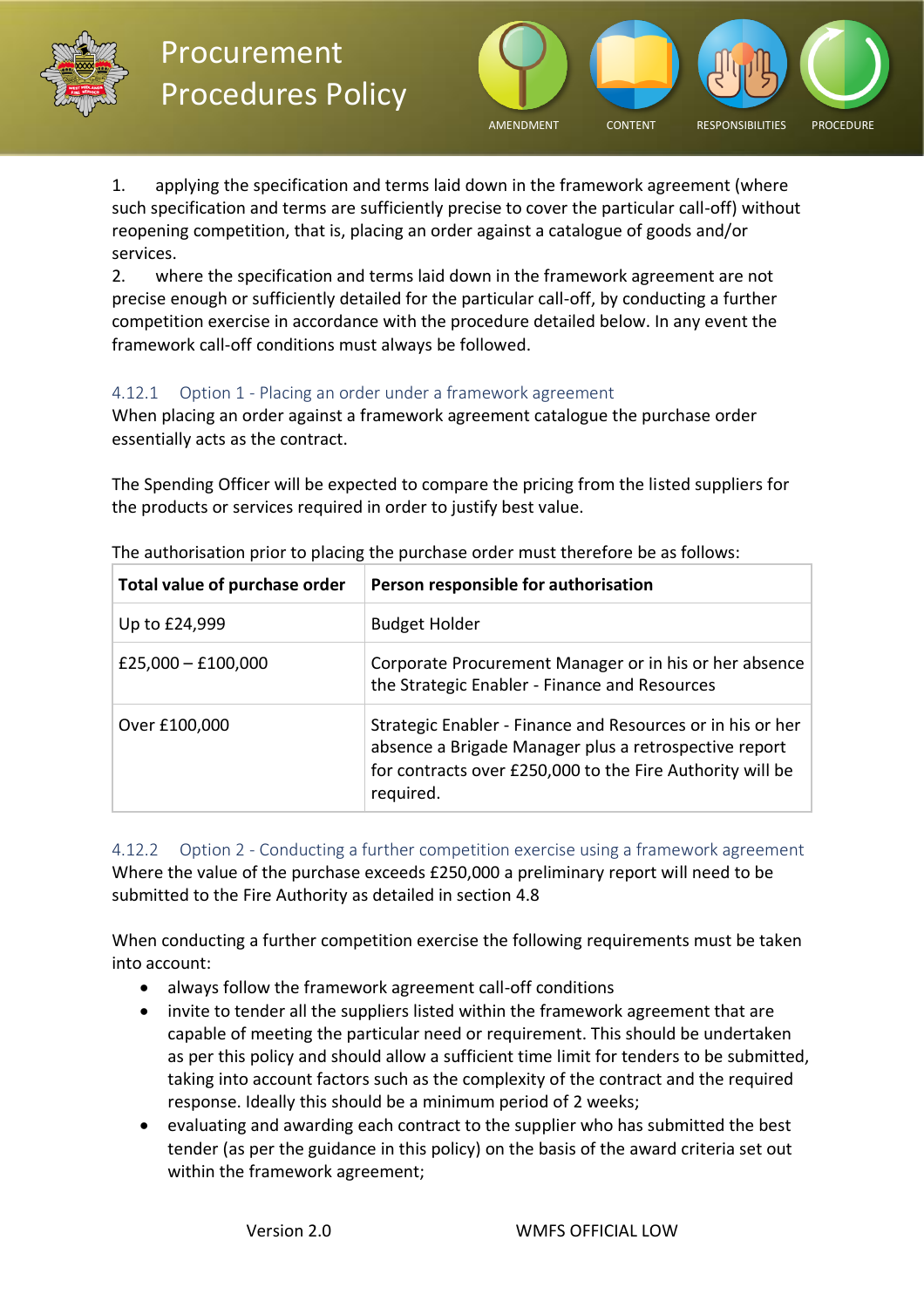



- acceptance of quotations or tenders must follow the guidance contained in this policy under section 4.8.9; and
- a letter of acceptance or signed order form must be sent to the successful supplier which must be signed as per the provisions of section 4.9.5
- It should be noted that an FTS advertisement or any other advertisement does not need to be placed when conducting a further competition exercise under a framework agreement.

The advice of Corporate Procurement should always be sought prior to using a framework agreement.

#### <span id="page-24-0"></span>4.13     Contract modifications

#### <span id="page-24-1"></span>4.13.1     Modifications to existing contracts (contract values exceeding £5,000)

A contract modification may refer to an extension of the contract period or to changes/amendments to the contract specification or service provision.

Modifications may be undertaken to existing contracts awarded competitively or following invitation to tender provided that:

a) where the modification, irrespective of value has been provided for in the initial procurement documents in precise, clear and unequivocal review clauses. Such clauses must specify the scope and nature of possible modifications or options as well as the conditions under which they may be used. In addition, the clauses must not alter the overall nature of the contract.

b) where additional works, services or supplies have become necessary and were not included in the original procurement but a change of contractor is not possible for economic or technical reasons or because it would cause significant inconvenience or duplication of costs. The modification may not exceed 50% of the original contract price. Where the original contract value was above the Public Procurement threshold value, a notice must be sent to FTS or OJEU (if awarded before 31<sup>st</sup> December 2020).

c) where the modification has been brought about by circumstances that could not have been foreseen and the modification does not alter the overall nature of the contract and any increase in price does not exceed 50% of the value of the contract. Where the original contract value was above the Public Procurement threshold value, a notice must be sent to FTS or OJEU (if awarded before 31<sup>st</sup> December 2020).

d) where a new contractor replaces the previous contractor as a consequence of an unequivocal review clause or the succession of the initial contractor due to a merger, company acquisition etc provided that the new contractor meets the qualitative criteria established during the procurement.

e) where the modification is not substantial within the meaning of the Pressetext case e.g.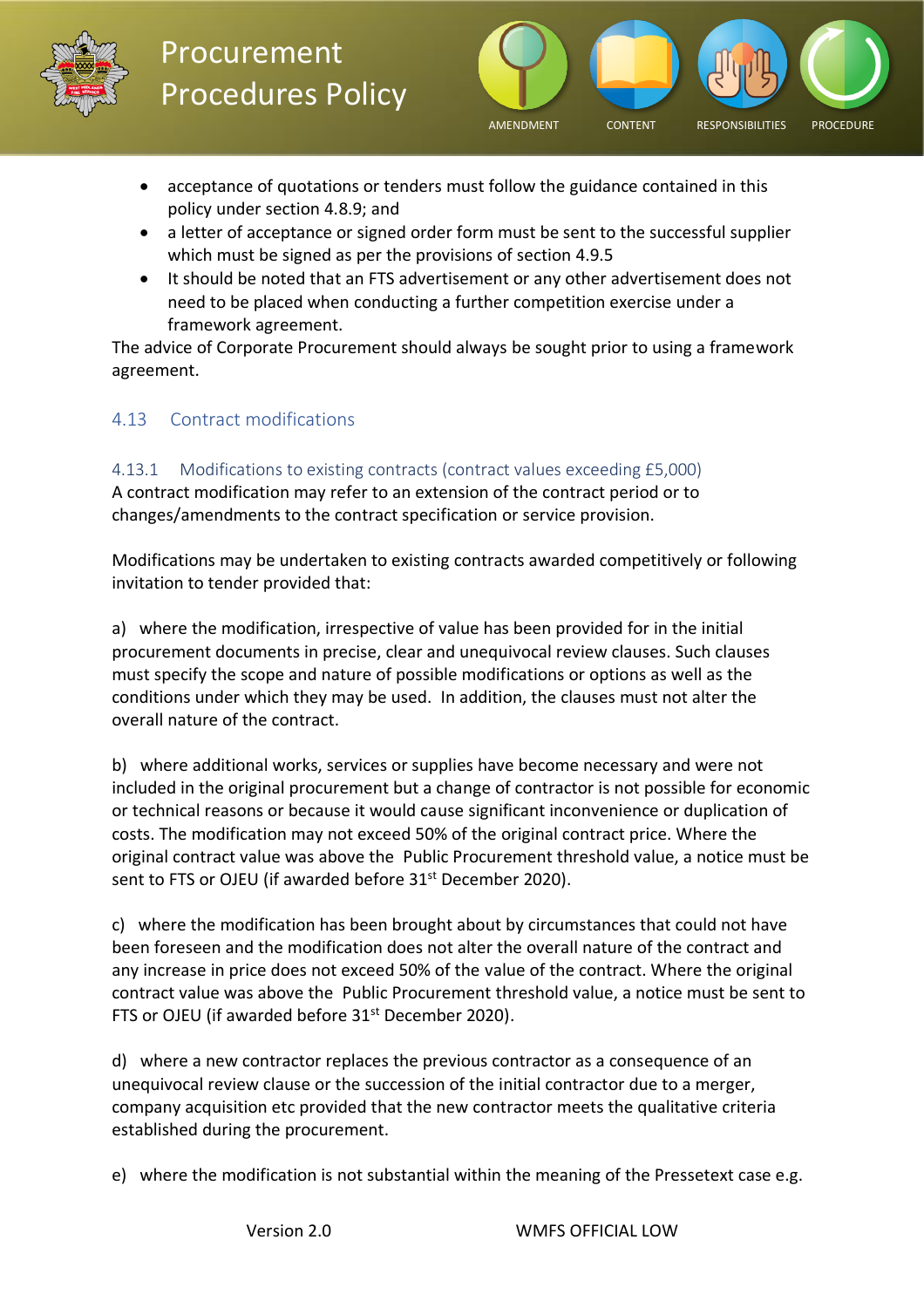



the modification does not render the contract materially different in character; the modification does not introduce conditions which would have allowed other suppliers to bid; another tender to be accepted; or attracted other participants in the procurement procedure;

the modification does not change the economic balance in favour of the contractor in a manner not provided for in the initial tender;

the modification does not extend the scope of the contract considerably;

the modification does not introduce a new contractor to replace the contractor to which the contract was initially awarded (in cases other than those mentioned in (d) above).

f) the modification is low value and below the threshold (for the type of contract) and is below 10% for supplies and service and 15% for works of the original contract price as long as the modification does not alter the overall nature of the contract.

For modifications between £5,000 and £99,999 and where the total revised contract value does not exceed £99,999, a written report should be compiled and submitted to the Corporate Procurement Manager for approval.

For modifications to contracts where the revised contract value is in excess of £100,000 a written report should be compiled detailing the required extension or variation and submitted to the Strategic Enabler – Finance and Resources for approval or a Brigade Manager in his or her absence.

Where the revised contract value (following modification) now exceeds £250,000, a retrospective report must be submitted to the Fire Authority for their information.    For any modifications to a contract that was originally awarded under the PCR 2015 or EU Tendering Regulations, advice must be obtained from Corporate Procurement.

Contract modifications should not be agreed with suppliers until approval has been obtained.

#### <span id="page-25-0"></span>4.13.2     Contingency allowance

Where contingency sums are deemed necessary contingency allowances should not exceed 10% of the original estimated contract value.

#### <span id="page-25-1"></span>4.14     Special exemptions to this Policy

Spending Officers wishing to enter into a contract where there is deemed to be a 'special exemption' must obtain prior approval from the Corporate Procurement Manager for contracts valued under £100,000 and the Strategic Enabler – Finance and Resources for contracts valued at £100,000 and over, identifying the reason for the exemption and that part of the policy to which it applies.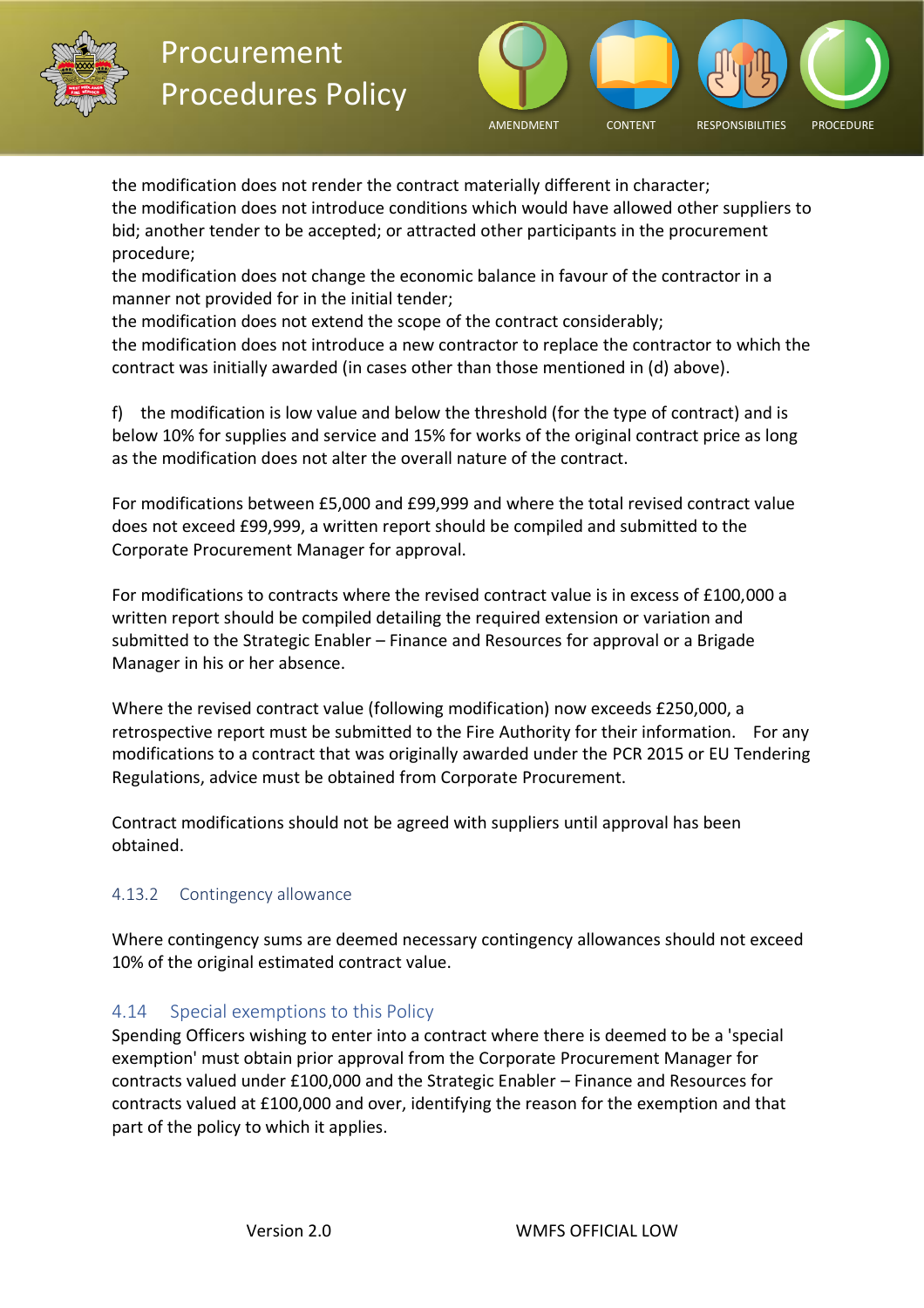



This provision does not apply to Facilities Management for emergency building works of less than £7,500 in value.

If the Strategic Enabler – Finance and Resources was involved in the initial decision making process then approval for the exemption must be sought from a Brigade Manager.

Examples of circumstances in which an exemption might be appropriate are as follows:

a)     the goods or materials are purchased or sold at auction, public fairs or markets;

b) the provision of goods, services or works is obtainable only from one supplier and no satisfactory alternative is available;

c)     there are less than three suppliers known to be in the market for particular goods, services or works, (in such cases, tenders shall be invited from such lesser number of suppliers);

d)     the prices of the goods, services or works are wholly controlled by trade organisations or government order and no reasonable satisfactory alternative is available;

e)     tenders have or will be invited on behalf of any consortium, collaboration or similar body in which the Authority is participating, in accordance with any method adopted by such a body;

f)     the goods or services are deemed expedient for Service requirements;

g)     where the goods, services or works are so urgently required as not to permit the invitation of tenders. In such case, the prior approval of the Strategic Enabler – Finance and Resources, or a Brigade Manager in their absence, must be obtained; and Separate special exemption rules apply where the value exceeds the Public Procurement

Threshold and are very limited. Advice must be sought from the Corporate Procurement Manager in this instance. Under no circumstances does the Authority have the power to waive its obligations under law.

Where a contract or agreement is entered into under paragraph 4.14 (above) and its value exceeds £250,000, a retrospective report must be submitted to the next available Fire Authority Meeting. Corporate Procurement is responsible for the compilation and submission of these reports.

#### <span id="page-26-0"></span>4.15   Bonds and parent company guarantees

The Spending Officer must consult the Strategic Enabler – Finance and Resources about whether a parent company guarantee is necessary when a supplier is a subsidiary of a parent company and:

- the total contract value exceeds £100,000;
- the award is based on evaluation of the parent company; and
- there is some concern about the financial stability of the supplier.
- The Spending Officer must consult the Strategic Enabler Finance and Resources about whether a bond is needed where:
- the total contract value exceeds £500,000; and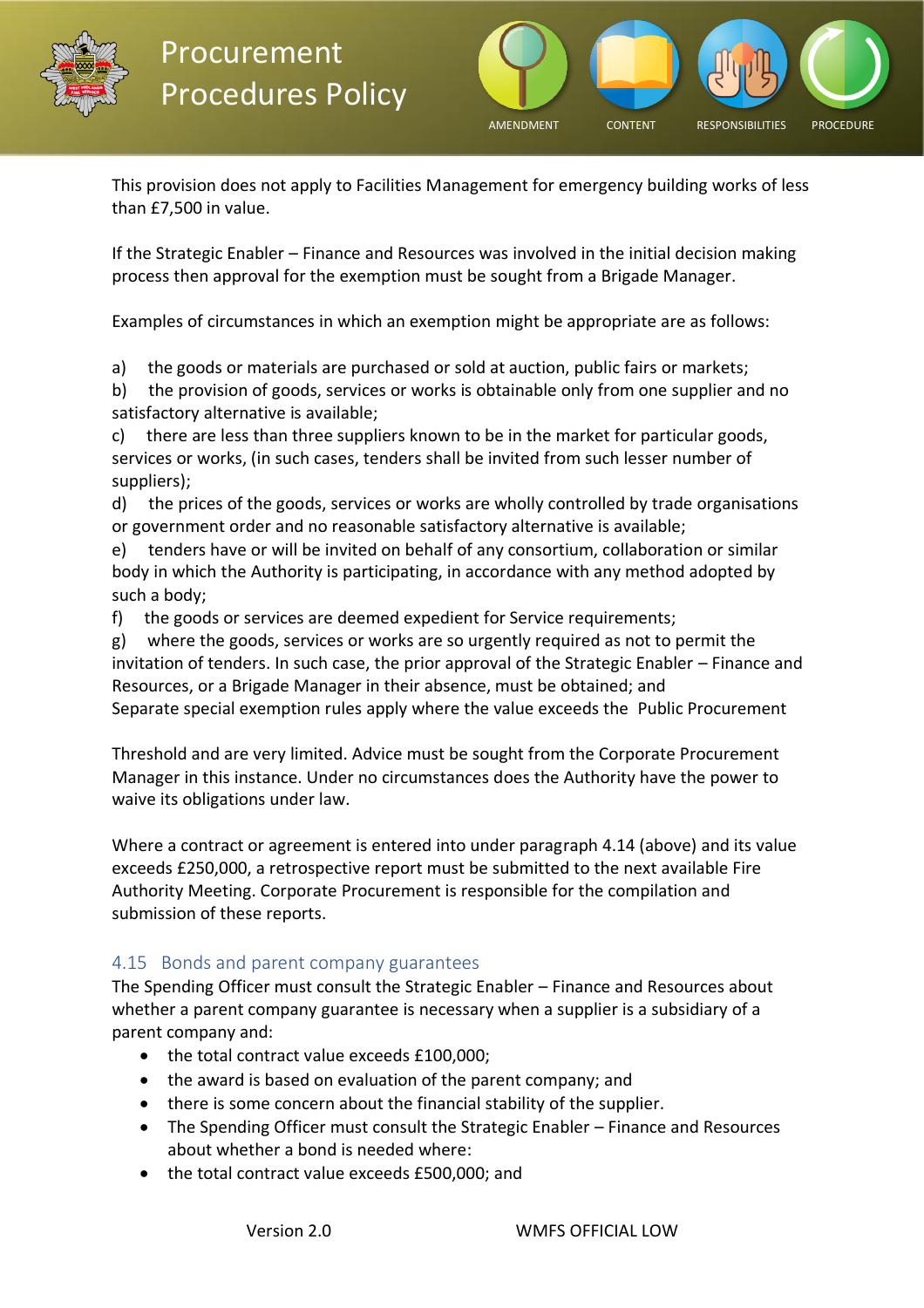



• it is proposed to make staged or other payments in advance of receiving the whole of the subject matter of the contract and there is concern about the financial stability of the supplier.

#### **Risk assessment and contingency planning**

A corporate risk assessment must be prepared for all procurements with a potential value over the Public Procurement Threshold or where the failure of the contract will have a significant impact on the core operations of the Authority.

Contract managers (in conjunction with Corporate Procurement) must: maintain a risk register during the contract period; undertake appropriate risk assessments for identified risks; and ensure contingency measures are in place to comply with the WMFS Business Continuity Plan where appropriate.

#### <span id="page-27-0"></span>4.16     Social Value

"As a concept, social value seeks to maximise the additional benefit that can be created by procuring or commissioning services, above and beyond the benefit of merely the services themselves'' – The Public Services (Social Value) Act 2012.

Spending Officers must take Social Value into account when awarding a contract in excess of £5,000 for Supply, Services or Works.

A minimum of 5% of the overall award marks must be allocated to Social Value where Most Economical Advantageous Tender (MEAT) is used. It should be noted that a Supplier's bid cannot be rejected if they decline of offer Social Value unless Social Value is a fundamental part of the specification, and in such cases it must be shown as a mandatory requirement.

Details of the Social Value offered by the preferred Supplier must be included in the written report to the Corporate Procurement Manager or the Strategic Enabler, Finance and Resources, where reports are required.

The Spending Officer must monitor and record details of the performance and benefits obtained through the Social Value offered.

General guidance regarding Social Value can be obtained from Corporate Procurement.

#### <span id="page-27-1"></span>4.17 Disposal of Goods

Assets that are no longer required should be disposed of to avoid unnecessary maintenance, risk and insurance costs. Before disposal the Budget Holder must make a judgement as to whether the asset can be reused elsewhere in the Service. Assets that are no longer functional, are not fit for purpose or are beyond economical repair must be disposed of.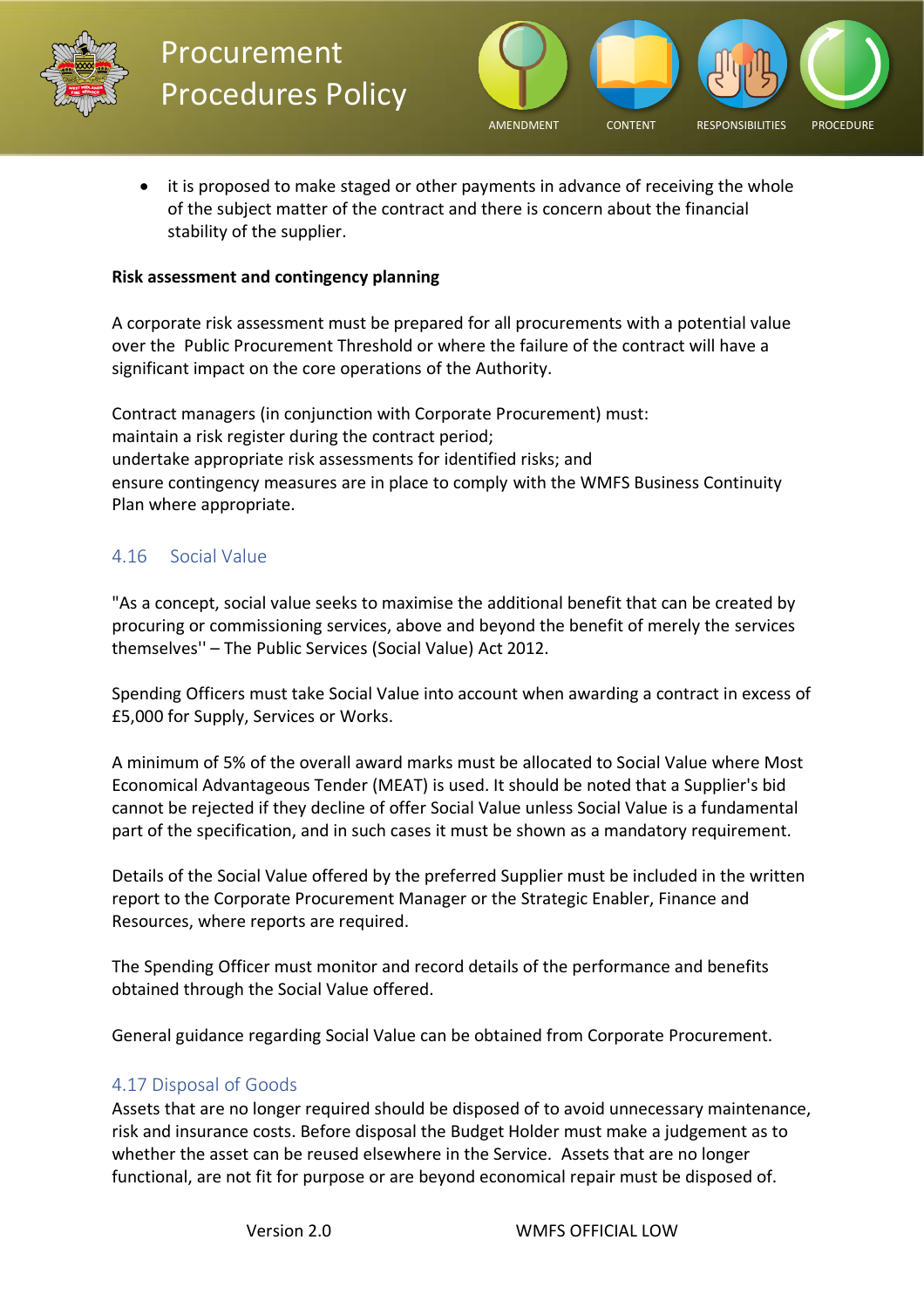



Disposal options (in order of consideration)

- Reuse within the Service
- Sell; contact the Central Purchasing Team or the Warehouse & Distribution Section to discuss options. A minimum of two bids should be obtained for all assets with a value in excess of £5,000
- Donate to charity
- Scrap

Methods 2, 3 and 4 required the approval of the Corporate Procurement Manager prior to disposal.

Sales proceeds should be refunded back into the budget that the asset was originally purchased from. All sales must be reported to Revenues to enable an invoice to be raised.

#### <span id="page-28-0"></span>4.18 Overseas Aid

It is the policy of West Midland Fire Service (WMFS) to:

- provide humanitarian aid to communities in countries outside the UK (where such requests are made by the governments of countries experiencing a recognised natural disaster, or national catastrophe) which will improve the lives of those in need or increase their firefighting capabilities
- dispose of outdated firefighting equipment to countries overseas where there are insufficient funds to provide such equipment for themselves, which will benefit their community or fire personnel.

All requests for the provision of aid to a country outside of the United Kingdom should be submitted in writing to the appropriate section head.

The section head will forward the request to the Assistant Chief Officer (Process) for consideration and, if approved, the Assistant Chief Officer will obtain the Chief Fire Officer's confirmation before any action is taken. Please Note: Costs of transportation will not be met by the Authority, and insurance is required to be arranged in accordance with the instructions in Management of Occupational Road Risk (MORR)

Any personnel making such a request will have to make sure that the proposal falls within the Local Government (Overseas Assistance) Act 1993.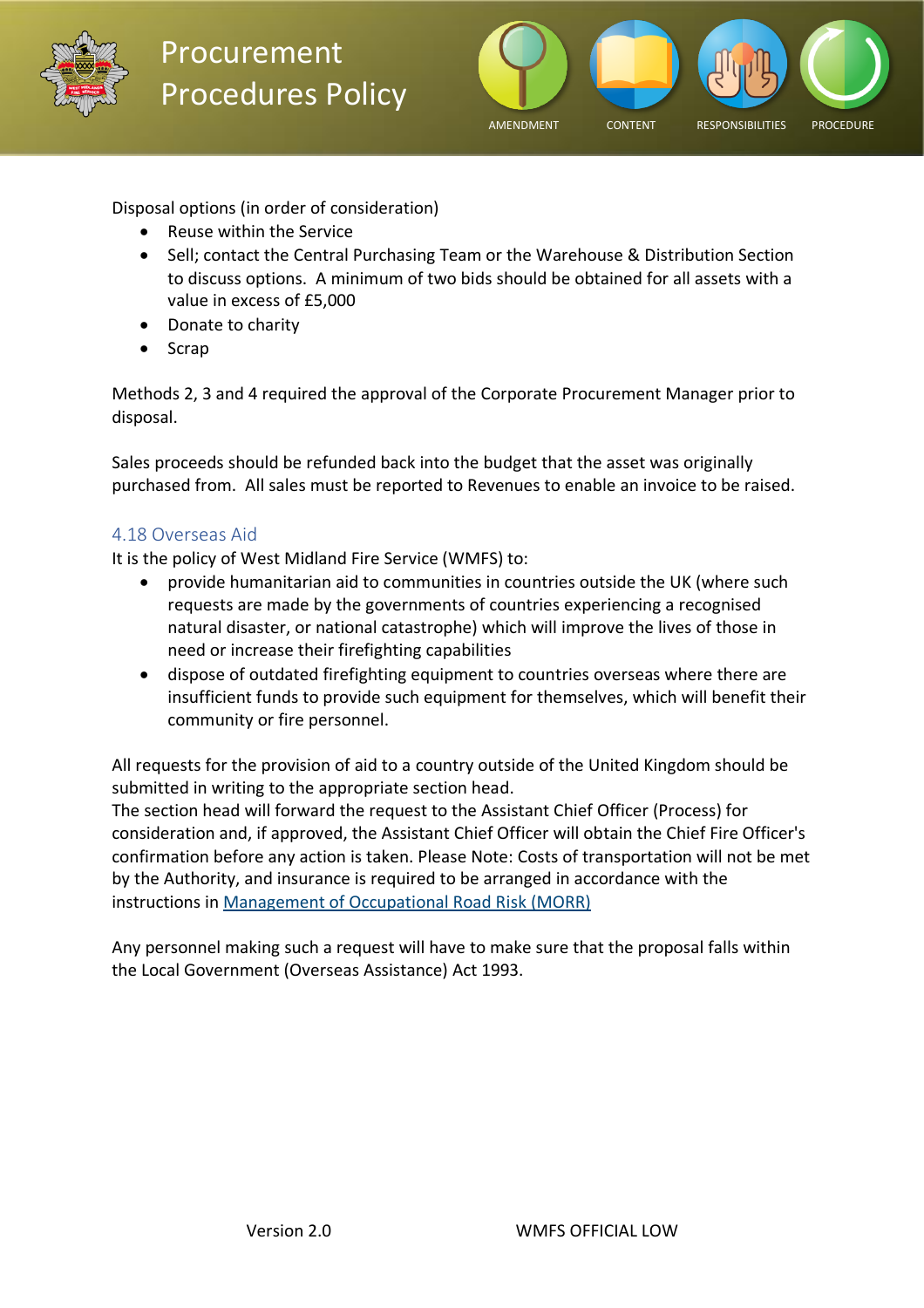



### <span id="page-29-0"></span>APPENDICES

None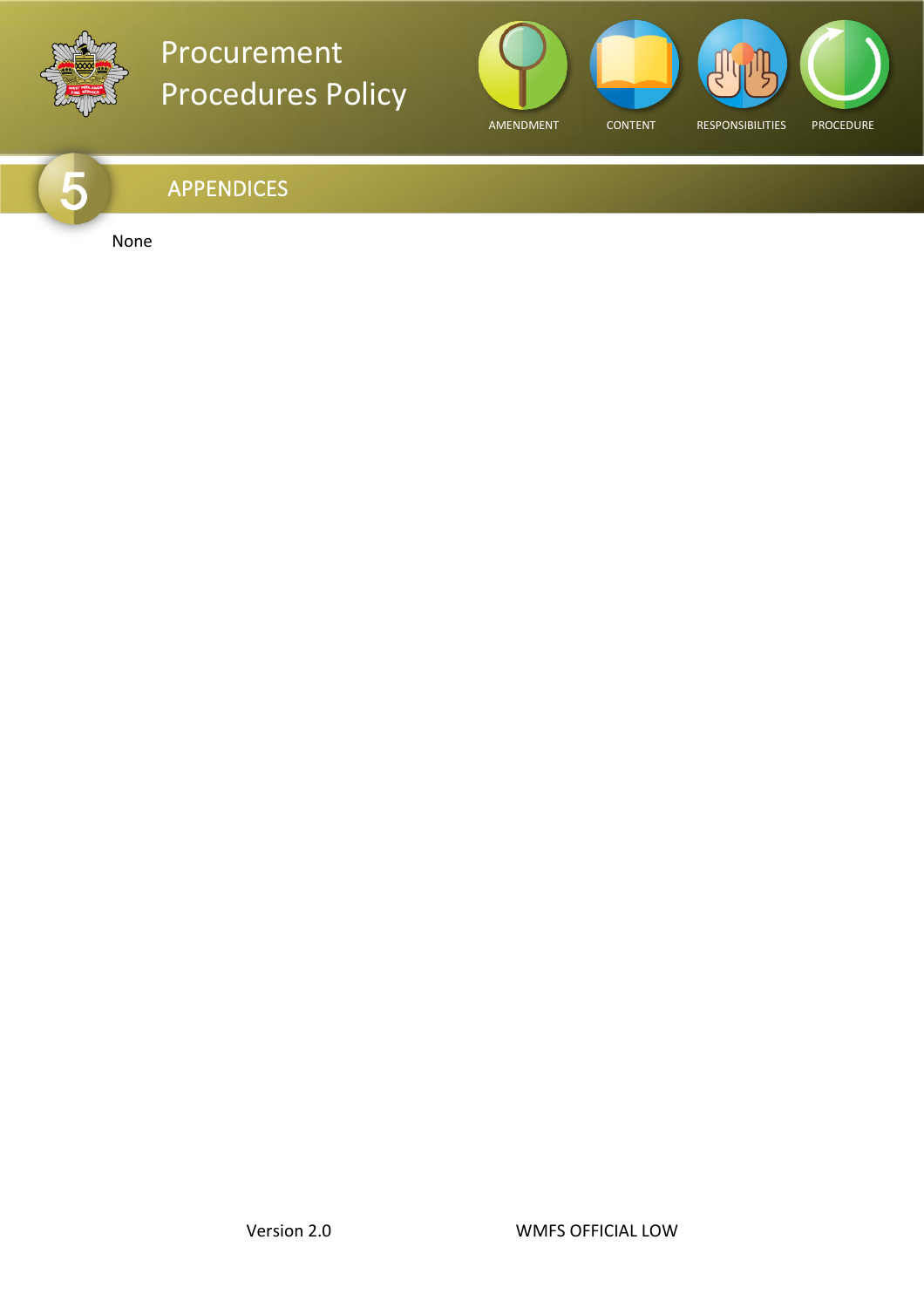



### **CONTENTS**

<span id="page-30-0"></span>

| 4.1<br>4.2<br>4.3<br>4.4<br>4.5                                                                                                                                    |
|--------------------------------------------------------------------------------------------------------------------------------------------------------------------|
|                                                                                                                                                                    |
|                                                                                                                                                                    |
|                                                                                                                                                                    |
|                                                                                                                                                                    |
|                                                                                                                                                                    |
|                                                                                                                                                                    |
|                                                                                                                                                                    |
|                                                                                                                                                                    |
|                                                                                                                                                                    |
| 4.6                                                                                                                                                                |
| 4.7                                                                                                                                                                |
| 4.8                                                                                                                                                                |
| 4.8.1                                                                                                                                                              |
| 4.8.2                                                                                                                                                              |
| 4.8.3                                                                                                                                                              |
| 4.8.4                                                                                                                                                              |
| 4.8.5                                                                                                                                                              |
| 4.8.6                                                                                                                                                              |
|                                                                                                                                                                    |
|                                                                                                                                                                    |
| 4.8.9                                                                                                                                                              |
| 4.9                                                                                                                                                                |
|                                                                                                                                                                    |
| 4.9.2 Where the contract value is over £25,000, Corporate Procurement are<br>responsible for the notification of all suppliers simultaneously, of the intention to |
| 4.9.3                                                                                                                                                              |
| 4.9.4                                                                                                                                                              |
|                                                                                                                                                                    |
| 4.9.5                                                                                                                                                              |
| Competitive Procedure with Negotiation or Competitive Dialogue Procedures  22<br>4.10                                                                              |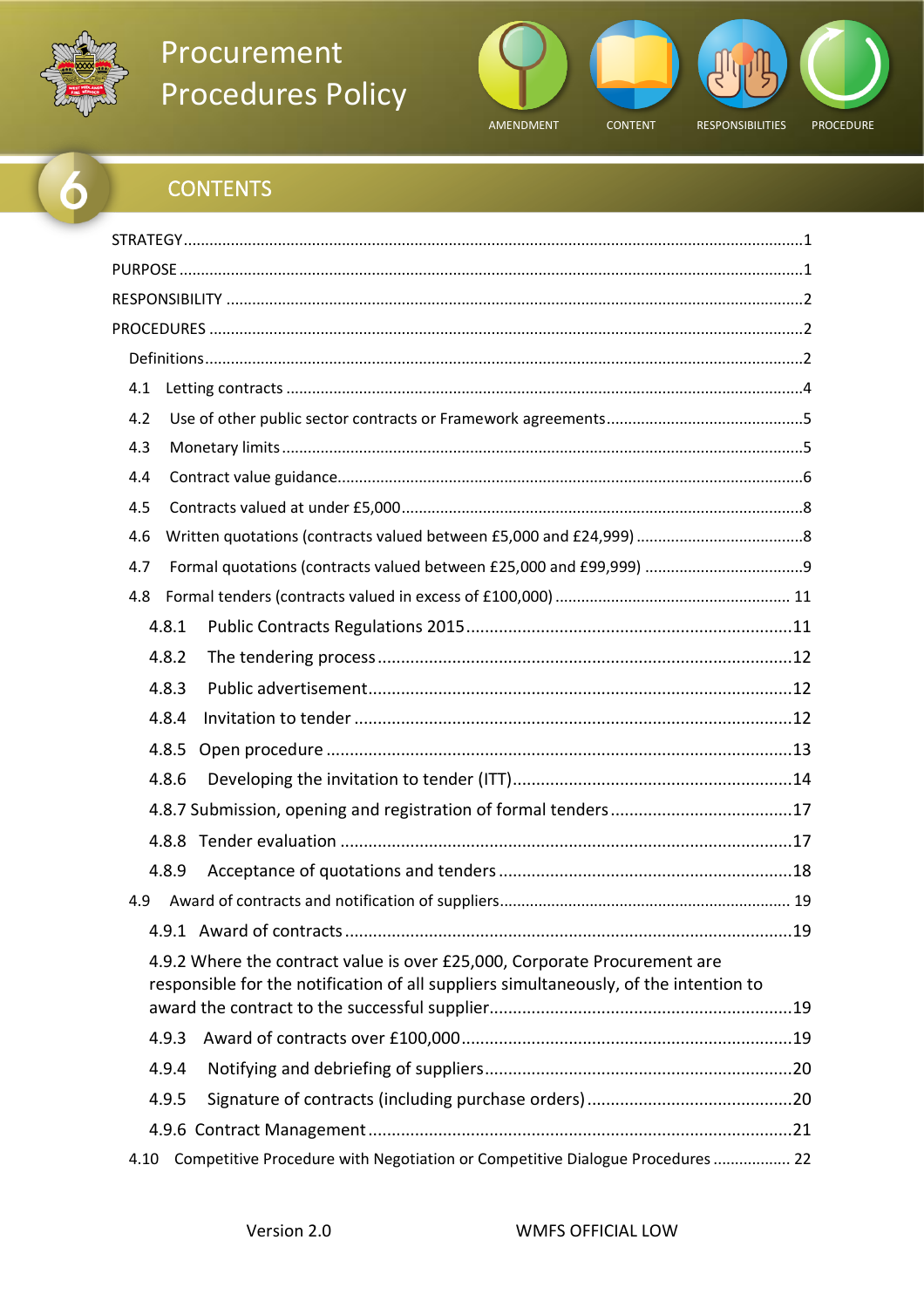



| 4.10.1 |                                                                           |
|--------|---------------------------------------------------------------------------|
| 4.10.2 |                                                                           |
| 4.11   |                                                                           |
| 4.12   |                                                                           |
| 4.12.1 | Option 1 - Placing an order under a framework agreement24                 |
| 4.12.2 | Option 2 - Conducting a further competition exercise using a framework    |
| 4.13   |                                                                           |
| 4.13.1 | Modifications to existing contracts (contract values exceeding £5,000) 25 |
| 4.13.2 |                                                                           |
| 4.14   |                                                                           |
| 4.15   |                                                                           |
| 4.16   |                                                                           |
|        |                                                                           |
|        |                                                                           |
|        |                                                                           |
|        |                                                                           |
|        |                                                                           |
|        |                                                                           |
|        |                                                                           |
|        |                                                                           |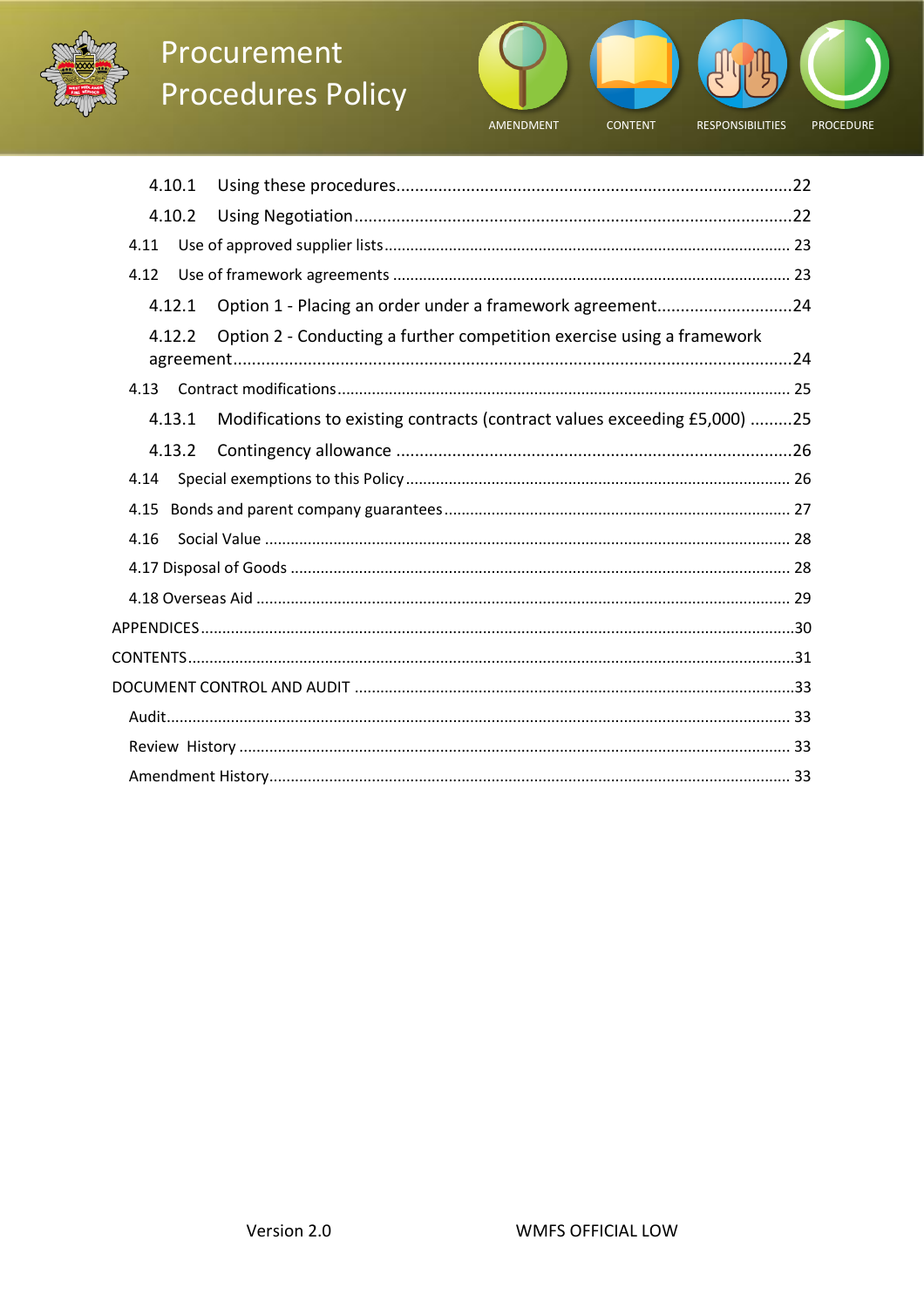

<span id="page-32-2"></span><span id="page-32-1"></span> $\mathbf{r}$ 

# Procurement Procedures Policy



### DOCUMENT CONTROL AND AUDIT

| Audit                                 |                              |
|---------------------------------------|------------------------------|
| Responsible SET Member<br>Accountable | <b>Finance and Resources</b> |
|                                       |                              |
| Authorised by                         | <b>Mike Griffiths</b>        |
| Direct enquiries to                   | Policyofficers@wmfs.net      |
| EIA (Date Completed &                 | <b>Complete TBC</b>          |
| Name)                                 |                              |
| PIA (Date Completed &                 | <b>Complete TBC</b>          |
| Name)                                 |                              |

<span id="page-32-3"></span>

| <b>Review History</b> |           |                          |
|-----------------------|-----------|--------------------------|
| <b>Version #</b>      | Date      | <b>Reviewed By</b>       |
| 1.0                   | 1/4/2020  | J Campbell, New Template |
| 2.0                   | 13/1/2021 | M. Beasley               |
|                       |           |                          |

<span id="page-32-0"></span>

|                     | <b>Amendment History</b> |                                                     |                                   |                                                                                                                                                                                                                                                                                                       |                                                             |
|---------------------|--------------------------|-----------------------------------------------------|-----------------------------------|-------------------------------------------------------------------------------------------------------------------------------------------------------------------------------------------------------------------------------------------------------------------------------------------------------|-------------------------------------------------------------|
| <b>Version</b><br># | <b>Date</b>              | <b>Amended</b><br>By                                | <b>Section</b><br>Amended         | <b>Amendment</b>                                                                                                                                                                                                                                                                                      | Reason<br>for<br>change                                     |
| 2.0                 | 15/2/2021                | Jacky<br>Perkins,<br>Senior<br>Contracts<br>Manager | Various<br>throughout<br>document | EU Directive amended<br>$\bullet$<br>to Public Contract<br>Regulations 2015<br>EU Threshold amended<br>$\bullet$<br>to Public Procurement<br>Threshold<br>Requirement to<br>٠<br>advertise contracts in<br>Find a Tender (FTS)<br>Section 4.8.5.1 added $-$<br>$\bullet$<br><b>Reserved Contracts</b> | <b>Brexit</b><br><b>PPN</b><br>08/20<br><b>PPN</b><br>11/20 |
|                     |                          |                                                     |                                   |                                                                                                                                                                                                                                                                                                       |                                                             |